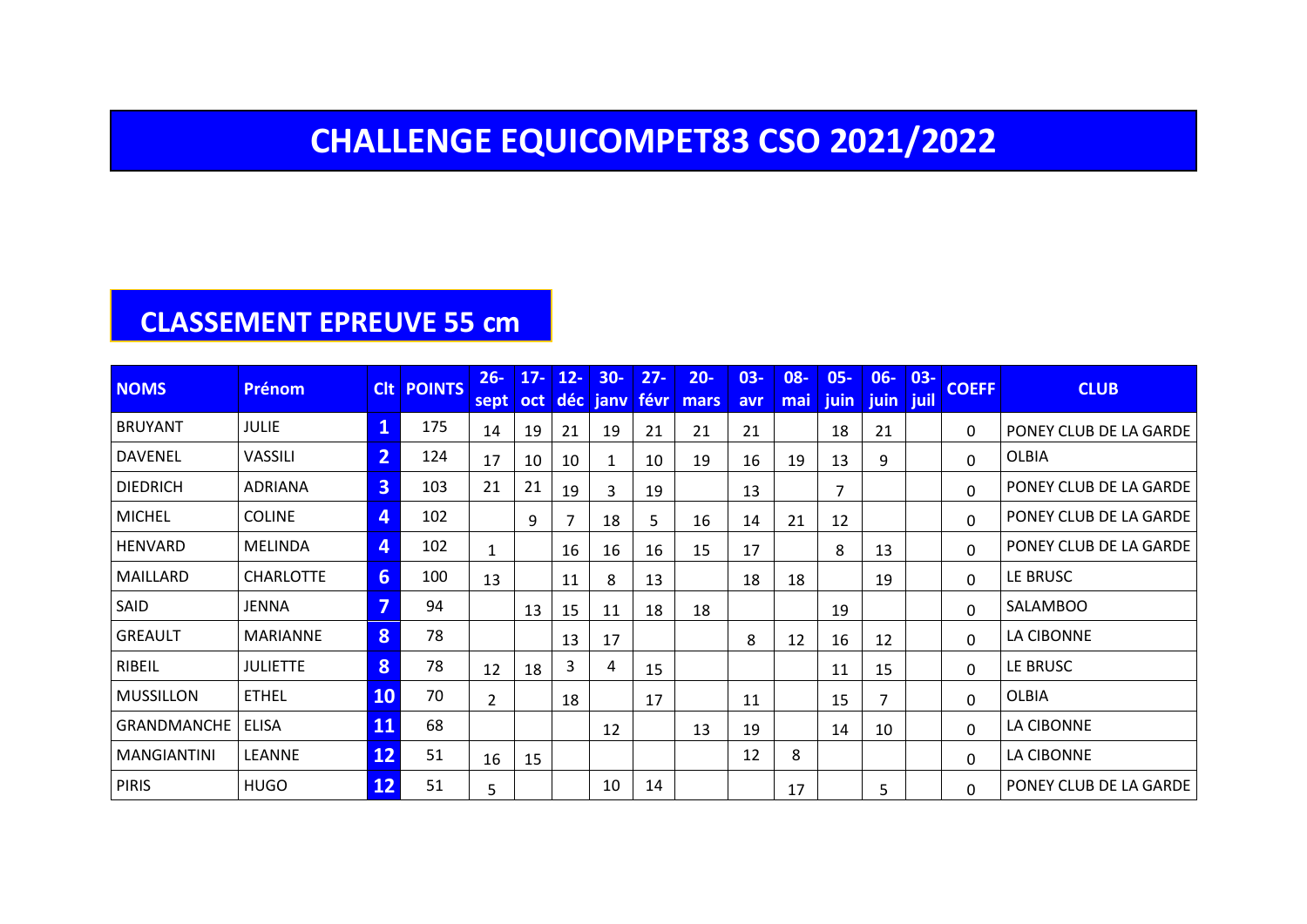| <b>BRUYANT</b>      | <b>JUSTINE</b>    | 14        | 44 |    |                |    |    |    |                |    |    |    |                |          | PONEY CLUB DE LA GARDE |
|---------------------|-------------------|-----------|----|----|----------------|----|----|----|----------------|----|----|----|----------------|----------|------------------------|
|                     |                   |           |    |    |                |    |    |    | 11             | 5  | 16 | 4  | 8              | 0        |                        |
| <b>MARINO</b>       | CAMILLE           | 15        | 42 |    | 16             | 14 |    |    |                |    |    | 6  | 6              | 0        | <b>OLBIA</b>           |
| <b>VALETTO</b>      | <b>CLAIRE</b>     | <b>16</b> | 40 |    | 14             |    | 5  | 4  |                | 6  | 11 |    |                | 0        | PONEY CLUB DE LA GARDE |
| CAILLARD            | <b>LUCILE</b>     | 17        | 35 | 4  |                |    |    |    | 17             |    |    |    | 14             | 0        | LE BRUSC               |
| <b>MAGNAN</b>       | <b>ANAIS</b>      | 18        | 30 | 15 |                |    | 15 |    |                |    |    |    |                | 0        | LA CIBONNE             |
| <b>BERTELLO</b>     | <b>JOY</b>        | 18        | 30 |    |                |    |    |    | $\overline{3}$ | 10 | 6  |    | 11             | 0        | LE BRUSC               |
| <b>METAYER</b>      | SARAH             | 20        | 27 |    |                |    |    | 12 |                | 15 |    |    |                | $\Omega$ | PONEY CLUB DE LA GARDE |
| <b>DUBOIS</b>       | ANNE ELISABETH 21 |           | 24 |    |                | 12 |    | 3  |                | 9  |    |    |                | 0        | LA CIBONNE             |
| <b>OUDET</b>        | <b>FLORENCE</b>   | 21        | 24 |    | 6              |    |    |    | 14             |    |    |    | 4              | 0        | <b>LA CIBONNE</b>      |
| <b>CHARLOIS</b>     | <b>MARIE</b>      | 23        | 22 |    |                |    | 7  |    |                |    | 15 |    |                | 0        | PONEY CLUB DE LA GARDE |
| <b>GAUTIER</b>      | ANAELLE           | 23        | 21 |    |                |    | 21 |    |                |    |    |    |                | 0        | LA CIBONNE             |
| <b>BENOIT LOPEZ</b> | <b>LISA</b>       | 23        | 21 |    |                |    |    |    |                |    |    | 21 |                | 0        |                        |
| PLACAUD             | <b>JULIE</b>      | 26        | 19 | 19 |                |    |    |    |                |    |    |    |                | 0        | LE BRUSC               |
| <b>DEFFENU</b>      | <b>STEFFI</b>     | 26        | 19 |    | $\overline{7}$ |    |    | 9  |                | 3  |    |    |                | $\Omega$ | PONEY CLUB DE LA GARDE |
| <b>ROY</b>          | <b>EVA</b>        | 26        | 19 | 9  |                |    |    |    | 8              |    |    |    | $\overline{2}$ | 0        | <b>OLBIA</b>           |
| <b>COLBOIS</b>      | SOHANE            | 29        | 18 | 18 |                |    |    |    |                |    |    |    |                | 0        | LA CIBONNE             |
| <b>BOURRAS</b>      | LAURENCE          | 29        | 18 |    |                |    |    | 8  | 10             |    |    |    |                | 0        | LA CIBONNE             |
| SAMIAL              | <b>FLORA</b>      | 29        | 18 |    | 5              |    |    |    |                |    | 13 |    |                | $\Omega$ | LE BRUSC               |
| <b>PIRIS</b>        | <b>CLARA</b>      | 29        | 18 |    |                |    |    |    |                | 4  | 14 |    |                | 0        | PONEY CLUB DE LA GARDE |
| <b>MONTET</b>       | <b>VIOLETTE</b>   | 29        | 18 |    |                |    |    |    |                |    |    |    | 18             | 0        | <b>ETALON PAPILLON</b> |
| <b>BARIKI</b>       | YELINA            | 34        | 17 |    | 17             |    |    |    |                |    |    |    |                | 0        | <b>OLBIA</b>           |
| <b>FLAMENT</b>      | <b>POE</b>        | 34        | 17 |    | 11             | 6  |    |    |                |    |    |    |                | 0        | <b>OLBIA</b>           |
| VAINGUER            | <b>TESS</b>       | 34        | 17 |    |                | 17 |    |    |                |    |    |    |                | 0        | LE BRUSC               |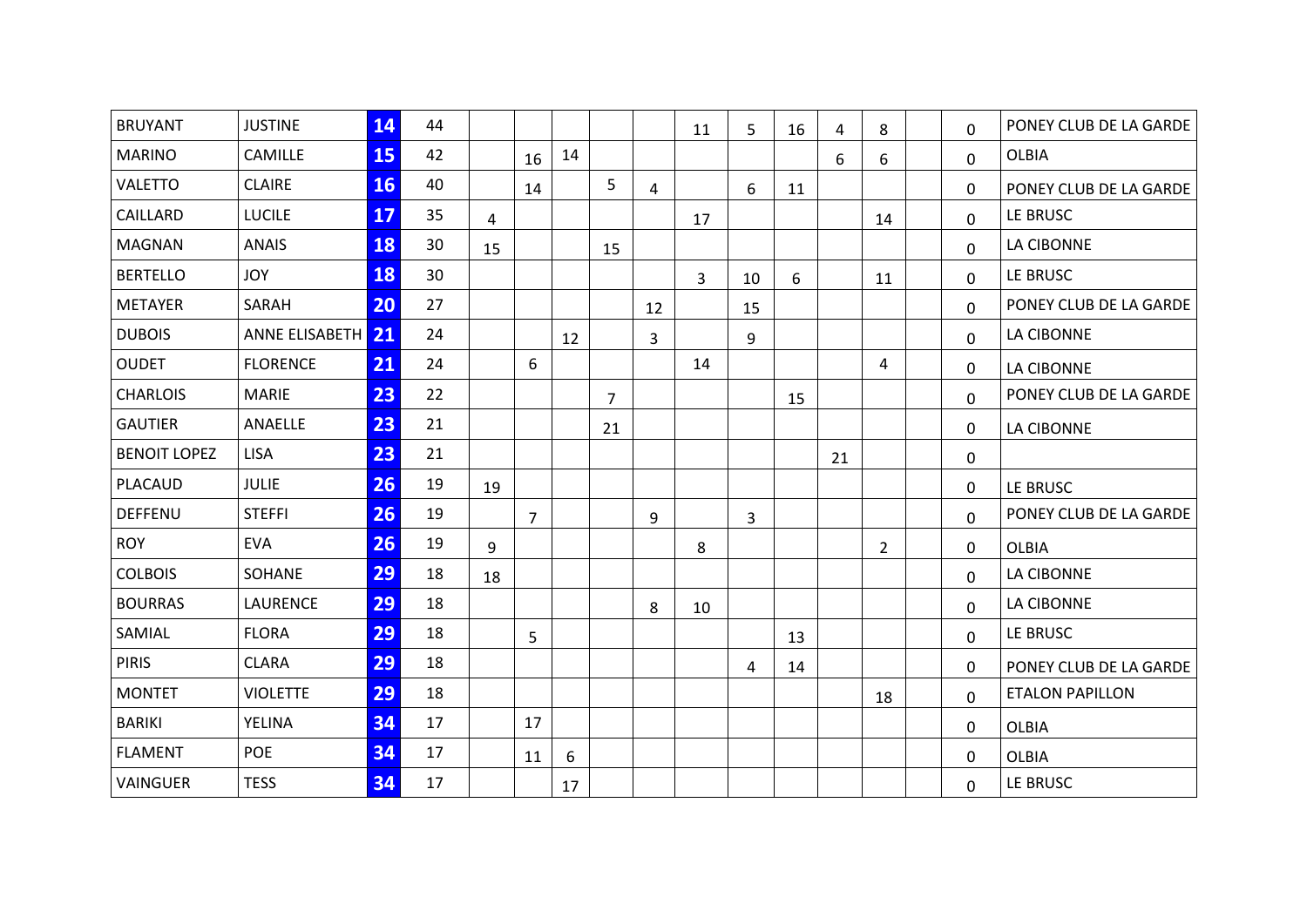| <b>SAYROUS</b>   | LOIS            | 34 | 17 |    |                |              |                |              | $\overline{7}$ |                | 10 |    |              | 0            | LE BRUSC               |
|------------------|-----------------|----|----|----|----------------|--------------|----------------|--------------|----------------|----------------|----|----|--------------|--------------|------------------------|
| <b>FEAT</b>      | <b>EDOUARD</b>  | 34 | 17 |    |                |              |                |              |                |                | 7  | 10 |              |              | LE BRUSC               |
| SIKLI DALIBERI   | <b>SOPHIA</b>   | 34 | 17 |    |                |              |                |              |                |                |    | 17 |              | 0            | <b>OLBIA</b>           |
| <b>MORALY</b>    | <b>OSCAR</b>    | 34 | 17 |    |                |              |                |              |                |                |    |    | 17           | 0            | <b>ETALON PAPILLON</b> |
| COZIC            | <b>COLETTE</b>  | 41 | 16 |    |                |              |                | $\mathbf{1}$ | 6              |                | 9  |    |              | 0            | <b>LA CIBONNE</b>      |
| <b>BRUYANT</b>   | <b>AUDREY</b>   | 41 | 16 |    |                |              |                | 11           | 4              |                |    |    | $\mathbf{1}$ | 0            | PONEY CLUB DE LA GARDE |
| <b>MONTET</b>    | <b>INES</b>     | 41 | 16 |    |                |              |                |              |                |                |    |    | 16           | 0            | <b>ETALON PAPILLON</b> |
| LEFEVRE          | <b>MARINE</b>   | 44 | 15 |    |                |              |                | 6            | 9              |                |    |    |              | $\mathbf{0}$ | <b>SALAMBOO</b>        |
| DUPONT BORGO     | <b>CAMILLE</b>  | 44 | 15 |    |                | $\mathbf{1}$ | $\overline{2}$ |              | 12             |                |    |    |              | 0            | LE BRUSC               |
| LAZZARO          | <b>STELLA</b>   | 46 | 14 |    |                |              | 14             |              |                |                |    |    |              | 0            | <b>LA CIBONNE</b>      |
| <b>DUROU</b>     | <b>VICKY</b>    | 47 | 13 |    |                |              | 13             |              |                |                |    |    |              | 0            | <b>SALAMBOO</b>        |
| DEMIRANDA        | <b>LOLITA</b>   | 47 | 13 |    |                |              |                |              |                |                | 4  | 9  |              | 0            | LA CIBONNE             |
|                  | <b>JULIE</b>    | 49 | 12 |    | 12             |              |                |              |                |                |    |    |              | 0            | <b>SALAMBOO</b>        |
| <b>BROUQUIER</b> | <b>NINA</b>     | 50 | 11 | 11 |                |              |                |              |                |                |    |    |              | 0            | <b>LA CIBONNE</b>      |
| <b>MORIN</b>     | LOUISE          | 50 | 11 |    | $\overline{2}$ |              | 9              |              |                |                |    |    |              | 0            | <b>LA CIBONNE</b>      |
| <b>REBUFFEL</b>  | <b>LOUNA</b>    | 50 | 11 | 6  |                |              |                |              | 5              |                |    |    |              | 0            | PONEY CLUB DE LA GARDE |
| <b>ROSIER</b>    | <b>APPOLINE</b> | 50 | 11 |    |                |              |                |              | $\mathbf{1}$   | $\overline{2}$ | 5  | 3  |              | 0            | PONEY CLUB DE LA GARDE |
| <b>BOUGATEFF</b> | <b>INES</b>     | 54 | 10 | 10 |                |              |                |              |                |                |    |    |              | 0            | <b>LA CIBONNE</b>      |
| <b>KAHAL</b>     | LINDSAY         | 55 | 9  |    | 4              | 5            |                |              |                |                |    |    |              | 0            | LE BRUSC               |
| <b>DUESI</b>     | LEA             | 55 | 9  |    |                | 9            |                |              |                |                |    |    |              | 0            | <b>OLBIA</b>           |
| ARNOUX           | LILOU           | 57 | 8  | 8  |                |              |                |              |                |                |    |    |              | 0            | <b>LA CIBONNE</b>      |
| SANDRAS          | <b>NEISSEN</b>  | 57 | 8  |    | 8              |              |                |              |                |                |    |    |              | 0            | <b>SALAMBOO</b>        |
| <b>GARNIER</b>   | <b>ROMANE</b>   | 57 | 8  |    |                | 8            |                |              |                |                |    |    |              | 0            | <b>OLBIA</b>           |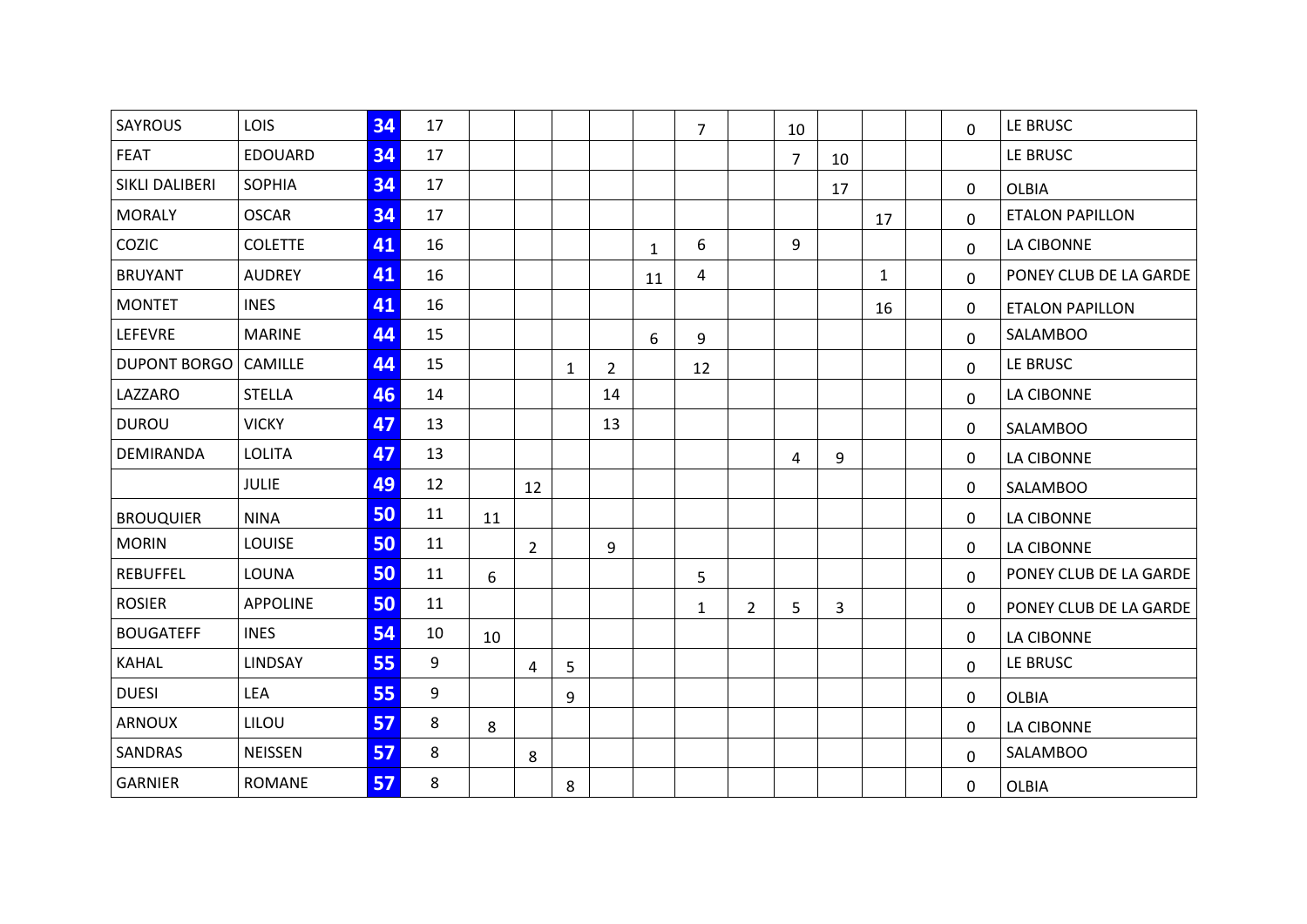| <b>ROMAND</b>    | <b>MARGAUX</b>  | 57 | $\overline{7}$ | $\overline{7}$ |   |                |   |                |                |                |   |   |   | 0 | <b>OLBIA</b>           |
|------------------|-----------------|----|----------------|----------------|---|----------------|---|----------------|----------------|----------------|---|---|---|---|------------------------|
| PRAUDT           | <b>ELIOTT</b>   | 57 | 7              | 3              |   | 4              |   |                |                |                |   |   |   | 0 | SALAMBOO               |
| <b>BARDET</b>    | CARLA           | 57 | $\overline{7}$ |                |   |                |   | 7              |                |                |   |   |   | 0 | PONEY CLUB DE LA GARDE |
| <b>QUATTRINI</b> | <b>CLARYS</b>   | 57 | $\overline{7}$ |                |   |                |   |                |                | $\overline{7}$ |   |   |   | 0 | <b>ECURIE DU PARC</b>  |
| <b>MORLOT</b>    | <b>THELMA</b>   | 64 | 6              |                |   |                | 6 |                |                |                |   |   |   | 0 | E.ENTRECOLLES          |
| <b>DOUCET</b>    | <b>MARGOT</b>   | 65 | 5              |                |   |                |   |                |                |                |   | 5 |   | 0 | SALAMBOO               |
| <b>LELEC</b>     | LAURENT         | 66 | 3              |                | 3 |                |   |                |                |                |   |   |   | 0 | LA CIBONNE             |
| <b>BONCHE</b>    | <b>ALICE</b>    | 66 | 3              |                |   |                |   |                |                |                | 3 |   |   | 0 | OLBIA                  |
| <b>REGALET</b>   | <b>CLARA</b>    | 66 | 3              |                |   |                |   |                |                |                |   |   | 3 |   | <b>OLBIA</b>           |
| <b>CLOCHARD</b>  | <b>GREGOIRE</b> | 69 | $\overline{2}$ |                |   | $\overline{2}$ |   |                |                |                |   |   |   | 0 | PONEY CLUB DE LA GARDE |
| <b>GUTIERREZ</b> | <b>CYRIANNE</b> | 69 | $\overline{2}$ |                |   |                |   | $\overline{2}$ |                |                |   |   |   | 0 | SALAMBOO               |
| <b>BARDON</b>    | <b>MARGAUX</b>  | 69 | $\overline{2}$ |                |   |                |   |                | $\overline{2}$ |                |   |   |   | 0 | LE BRUSC               |
| <b>BOUILLANT</b> | LEILA           | 69 | $\overline{2}$ |                |   |                |   |                |                |                | 2 |   |   | 0 | LE BRUSC               |
| <b>BARRIEUX</b>  | <b>BENOIT</b>   | 69 | $\overline{2}$ |                |   |                |   |                |                |                |   | 2 |   | 0 | LA CIBONNE             |
| <b>BENOIT</b>    | <b>CHLOE</b>    | 74 | $\mathbf{1}$   |                |   |                |   |                |                | $\mathbf{1}$   |   |   |   | 0 | <b>OLBIA</b>           |
| CANE             | MARILOU         | 74 | $\mathbf{1}$   |                | 1 |                |   |                |                |                |   |   |   | 0 | SALAMBOO               |
| <b>BROUQUIER</b> | <b>NINA</b>     | 74 | 1              |                |   |                |   |                |                |                | 1 |   |   | 0 | LA CIBONNE             |
|                  |                 |    |                |                |   |                |   |                |                |                |   |   |   |   |                        |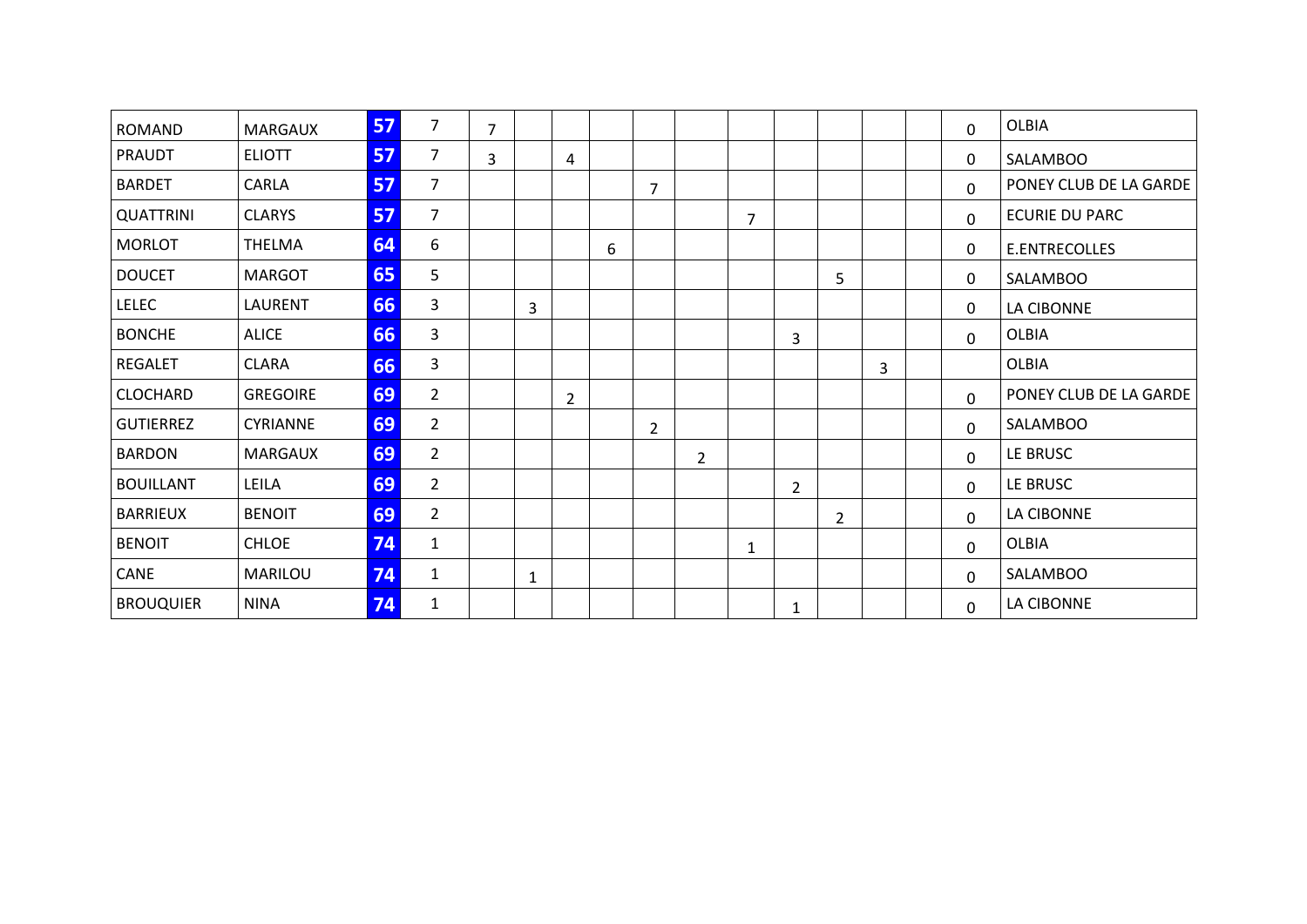#### **CLASSEMENT EPREUVE 40 cm**

| <b>NOMS</b>       | <b>Prénom</b>   | <b>Clt</b>     | <b>POINTS</b> | $26 -$<br>sept | $17 -$         | $12 -$<br>oct déc | $30-$<br>janv  | $27 -$         | $20 -$<br>févr mars | $03 -$<br>avr  | $08 -$<br>mai  | $05 -$<br><b>juin</b> | $06 -$<br>juin | $03 -$<br>juil | <b>COEFF</b> | <b>CLUB</b>            |
|-------------------|-----------------|----------------|---------------|----------------|----------------|-------------------|----------------|----------------|---------------------|----------------|----------------|-----------------------|----------------|----------------|--------------|------------------------|
| <b>MALIDE</b>     | <b>MAEVA</b>    | $\mathbf{1}$   | 43            | $\mathbf{1}$   | $\overline{2}$ | $\mathbf{1}$      | $\overline{2}$ | $\mathbf{1}$   | $\overline{2}$      | $\overline{2}$ | 1              | 15                    | 16             |                | $\Omega$     | LE BRUSC               |
| <b>MARINO</b>     | CAMILLE         | $\overline{2}$ | 42            | 1              | 1              |                   | $\mathbf{1}$   |                | $\mathbf{1}$        |                | $\mathbf{1}$   | 19                    | 18             |                | $\Omega$     | <b>OLBIA</b>           |
| <b>BRUYANT</b>    | <b>JUSTINE</b>  | 3              | 41            | $\overline{2}$ | 1              | 1                 |                |                |                     | 1              | 1              | 21                    | 14             |                | 0            | PONEY CLUB DE LA GARDE |
| DELEDALLE         | CASSANDRE       | 4              | 40            | $\mathbf{1}$   | 1              | $\mathbf{1}$      |                |                |                     | $\overline{2}$ | $\mathbf{1}$   | 17                    | 17             |                | 0            | LE BRUSC               |
| ARCANGIOLI        | <b>FLORA</b>    | 5              | 39            |                |                | 1                 | $\mathbf{1}$   | 1              | $\mathbf{1}$        | 1              | 1              | 14                    | 19             |                | 0            | <b>OLBIA</b>           |
| <b>TALBOT</b>     | <b>MARGOT</b>   | 6              | 36            | $\mathbf{1}$   | 2              | $\overline{2}$    | 2              | 1              | $\overline{2}$      | $\overline{2}$ | $\overline{2}$ | 18                    | 4              |                | $\Omega$     | LE BRUSC               |
| <b>HENVARD</b>    | <b>MELINDA</b>  | 7              | 29            |                |                |                   | $\mathbf{1}$   |                |                     |                |                | 16                    | 12             |                |              | PONEY CLUB DE LA GARDE |
| <b>BARDET</b>     | CARLA           | 8              | 29            | $\overline{2}$ | 2              | $\overline{2}$    |                | $\overline{2}$ | $\overline{2}$      | $\overline{2}$ | $\overline{2}$ | $\overline{2}$        | 13             |                | 0            | PONEY CLUB DE LA GARDE |
| <b>BERTELLO</b>   | <b>JOY</b>      | 9              | 25            | $\mathbf{1}$   |                |                   |                | 1              | 1                   | 1              |                |                       | 21             |                | 0            | LE BRUSC               |
| PAPALIA           | <b>GIULIA</b>   | <b>10</b>      | 23            |                | 1              | $\mathbf{1}$      | 2              | 1              | $\mathbf{1}$        | 1              | 1              |                       | 15             |                | $\Omega$     | LE BRUSC               |
| <b>RUIZ</b>       | <b>CHARLIE</b>  | <b>11</b>      | 20            |                |                |                   |                |                |                     | $\mathbf{1}$   |                | 11                    | 8              |                |              | PONEY CLUB DE LA GARDE |
| <b>THIL</b>       | ABEILLE         | 12             | 15            | $\mathbf{1}$   | $\overline{2}$ | 1                 | $\mathbf{1}$   |                |                     |                | $\overline{2}$ | 8                     |                |                | 0            | <b>CIBONNE</b>         |
| <b>BARBERO</b>    | <b>CASSY</b>    | 13             | 14            |                |                |                   | 1              | 1              |                     |                | 1              | $\mathbf{1}$          | 10             |                |              | <b>CIBONNE</b>         |
| <b>AUBAND</b>     | <b>KAYLIA</b>   | 14             | 13            |                |                |                   |                |                |                     |                |                | 13                    |                |                |              | <b>SALAMBOO</b>        |
| <b>TAGLIARINI</b> | <b>SIENNA</b>   | 14             | 13            |                | 1              | 1                 | 1              | 1              |                     |                |                | 4                     | 5              |                | 0            | <b>OLBIA</b>           |
| <b>MARIN</b>      | <b>EVA</b>      | <b>16</b>      | 12            |                |                |                   |                |                |                     |                |                | 12                    |                |                |              | <b>SALAMBOO</b>        |
| <b>LEFEVRE</b>    | <b>MARINE</b>   | 17             | 11            |                | 1              |                   |                |                |                     |                |                | 10                    |                |                | 0            | <b>SALAMBOO</b>        |
| ORY               | SWANN           | <b>17</b>      | 11            |                |                |                   |                |                |                     |                |                |                       | 11             |                |              | PONEY CLUB DE LA GARDE |
| <b>SIMON</b>      | <b>VICTORIA</b> | <b>19</b>      | 10            |                |                |                   |                |                |                     | $\mathbf{1}$   | 1              | 6                     | $2^{\circ}$    |                |              | <b>OLBIA</b>           |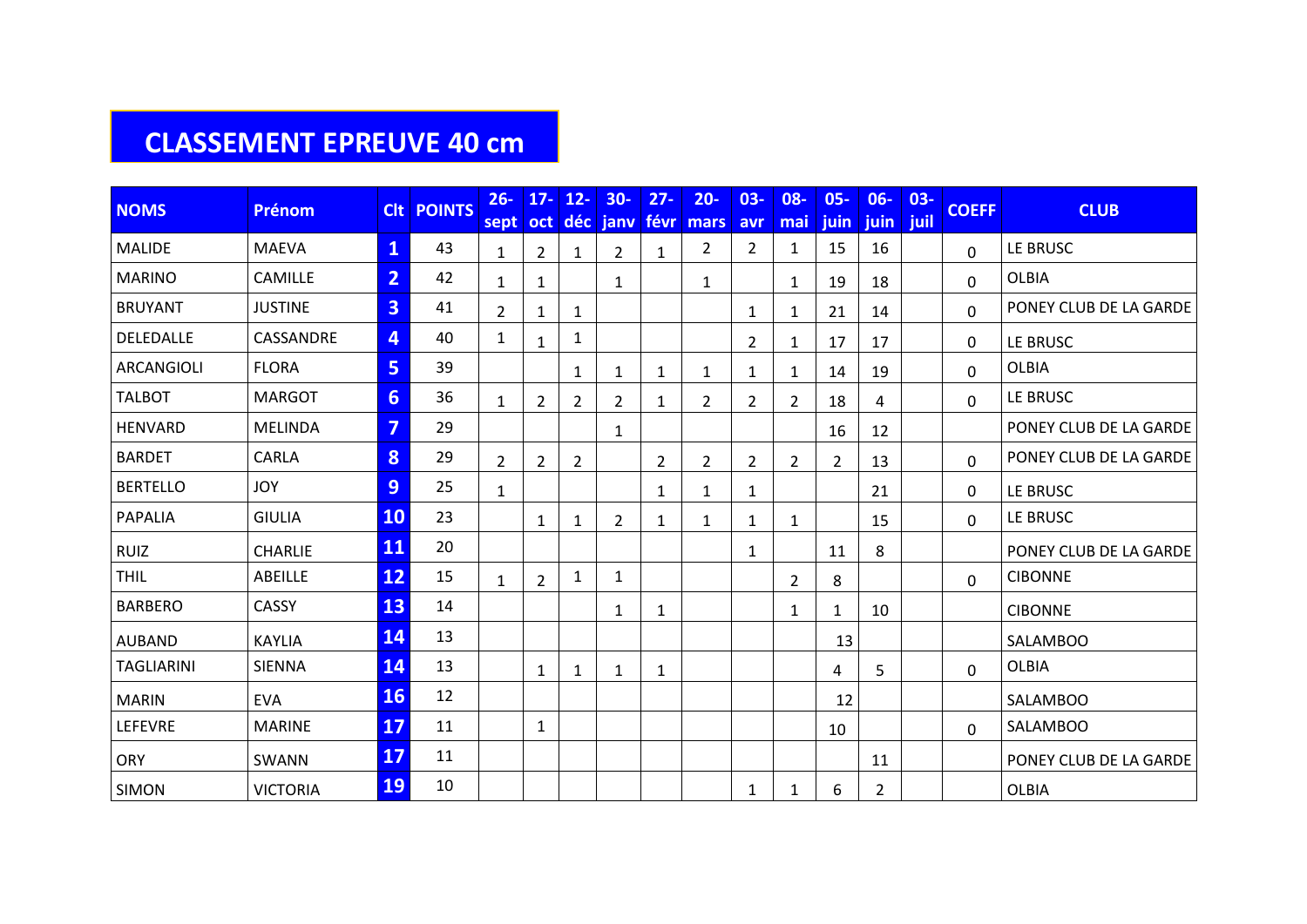| <b>EGERIC</b>     | LILY             | 19 | 10 |                |                |                |                |                |                |              | $\mathbf{1}$ |                | 9              |             | <b>OLBIA</b>           |
|-------------------|------------------|----|----|----------------|----------------|----------------|----------------|----------------|----------------|--------------|--------------|----------------|----------------|-------------|------------------------|
| <b>DE STERCK</b>  | <b>OCEANE</b>    | 21 | 9  |                |                | $\mathbf{1}$   |                |                |                | $\mathbf{1}$ |              | $\overline{7}$ |                | 0           | <b>VAL DE CAMPS</b>    |
| POINTEAUD ZARD    | <b>KHEIRA</b>    | 21 | 9  |                |                |                |                |                |                |              |              | 9              |                |             | <b>CIBONNE</b>         |
| <b>DRAGULJESC</b> | <b>KATARINA</b>  | 23 | 8  |                |                |                |                | $\mathbf{1}$   |                |              | $\mathbf{1}$ |                | 6              |             | <b>OLBIA</b>           |
| DI MEO            | <b>LISA</b>      | 23 | 8  |                |                |                |                |                |                |              | $\mathbf{1}$ |                | $\overline{7}$ |             | <b>OLBIA</b>           |
| <b>MAZZA</b>      | <b>REBECCA</b>   | 25 | 6  |                | $\overline{2}$ | $\overline{2}$ | $\mathbf{1}$   |                | $\mathbf{1}$   |              |              |                |                | 0           | <b>CIBONNE</b>         |
| <b>BERNARD</b>    | <b>TESS</b>      | 25 | 6  |                |                | $\mathbf{1}$   | $\overline{2}$ | $\overline{2}$ | 1              |              |              |                |                | $\Omega$    | LE BRUSC               |
| <b>ROSSARI</b>    | <b>LOLA</b>      | 27 | 5  |                | $\overline{2}$ | $\overline{2}$ |                |                | $\mathbf{1}$   |              |              |                |                | 0           | LE BRUSC               |
| CAILLAT           | <b>EMMA</b>      | 27 | 5  |                |                | $\mathbf{1}$   | $\overline{2}$ | $\mathbf{1}$   | $\mathbf{1}$   |              |              |                |                | 0           | <b>OLBIA</b>           |
| <b>MIAUX</b>      | ERIN             | 27 | 5  |                |                | 1              |                |                |                | $\mathbf{1}$ |              | 3              |                | 0           | VAL DE CAMPS           |
| <b>WATELET</b>    | <b>LAURA</b>     | 27 | 5  |                |                |                |                |                |                |              |              | 5              |                |             | PONEY CLUB DE LA GARDE |
| <b>URBAIN</b>     | LEANNE           | 27 | 5  |                |                | $\mathbf{1}$   |                | $\mathbf{1}$   |                |              |              |                | 3              | 0           | <b>OLBIA</b>           |
| <b>METAYER</b>    | SARAH            | 32 | 4  | $\overline{2}$ | $\mathbf{1}$   |                | $\mathbf{1}$   |                |                |              |              |                |                | 0           | PONEY CLUB DE LA GARDE |
| <b>BRUYANT</b>    | <b>AUDREY</b>    | 32 | 4  | $\mathbf{1}$   |                | $\mathbf{1}$   | $\mathbf{2}$   |                |                |              |              |                |                | 0           | PONEY CLUB DE LA GARDE |
| <b>BADALUCCO</b>  | <b>NIKHITA</b>   | 32 | 4  |                |                |                | $\overline{2}$ |                | $\overline{2}$ |              |              |                |                |             | PONEY CLUB DE LA GARDE |
| SINACORE          | LILI             | 35 | 3  |                | $\overline{2}$ | $\mathbf{1}$   |                |                |                |              |              |                |                | 0           | E.ENTRECOLLES          |
| <b>THORAL</b>     | <b>CLEMENCE</b>  | 35 | 3  | $\mathbf{1}$   |                | $\overline{2}$ |                |                |                |              |              |                |                | 0           | <b>CIBONNE</b>         |
| <b>ROSIER</b>     | <b>APPOLINE</b>  | 35 | 3  |                | $\mathbf{1}$   |                | $\overline{2}$ |                |                |              |              |                |                | $\Omega$    | PONEY CLUB DE LA GARDE |
| CARRATALA         | <b>NAIS</b>      | 35 | 3  | $\overline{2}$ |                |                |                | $\mathbf{1}$   |                |              |              |                |                | 0           | <b>CIBONNE</b>         |
| <b>MERANGER</b>   | <b>MAELYS</b>    | 35 | 3  | $\mathbf{1}$   |                |                | $\mathbf{1}$   | 1              |                |              |              |                |                | 0           | <b>OLBIA</b>           |
| <b>METREF</b>     | <b>SYLIA</b>     | 35 | 3  |                |                |                | $\overline{2}$ | $\mathbf{1}$   |                |              |              |                |                |             | <b>OLBIA</b>           |
| <b>MOREIRA</b>    | <b>CHARLOTTE</b> | 35 | 3  |                |                | $\overline{2}$ |                |                | 1              |              |              |                |                | 0           | LE BRUSC               |
| PROVENZANO        | <b>LORENZO</b>   | 35 | 3  |                |                | $\mathbf{1}$   | $\mathbf{1}$   |                |                |              | $\mathbf{1}$ |                |                | $\mathbf 0$ | <b>OLBIA</b>           |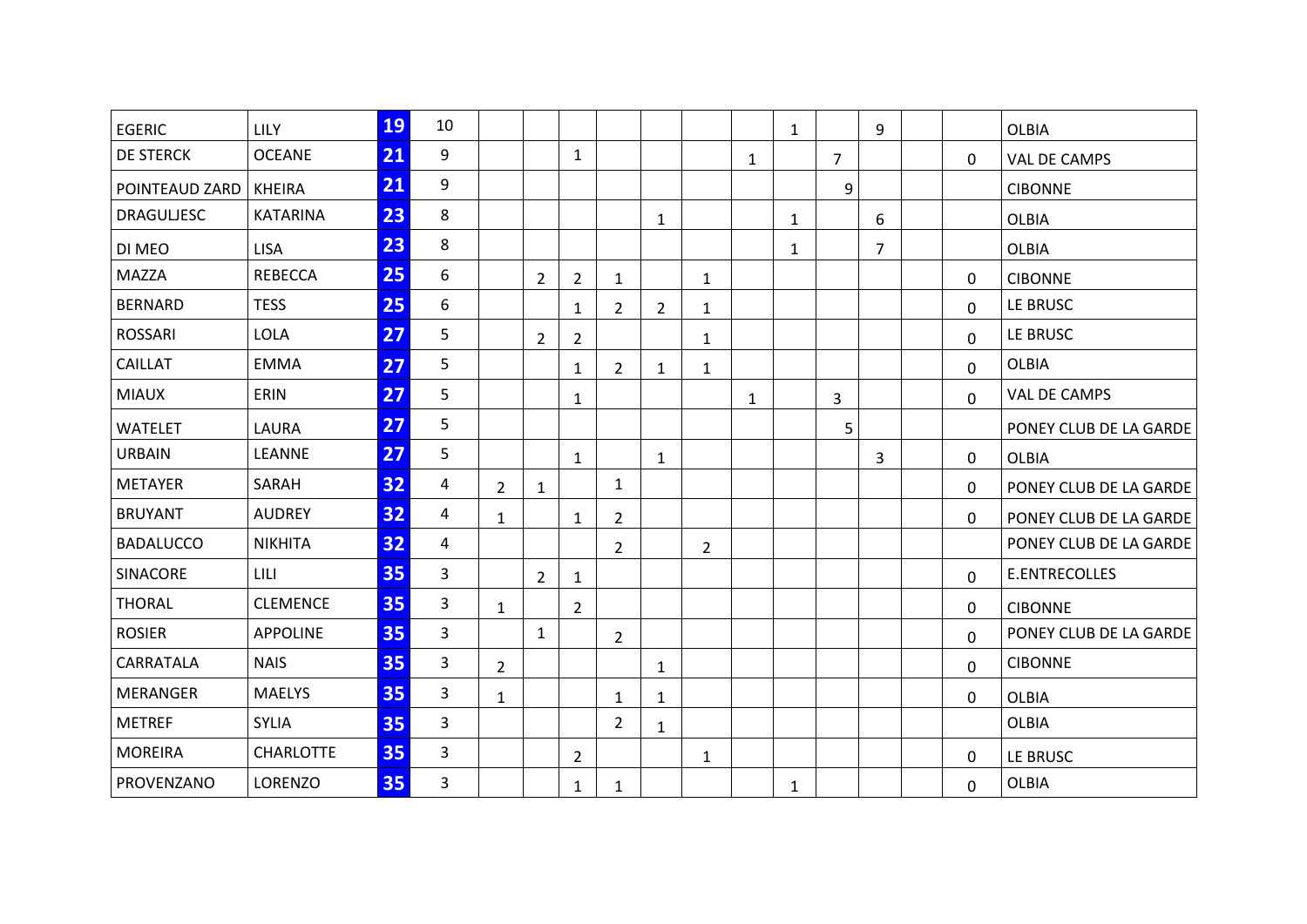| PROVENZANO       | <b>LOUKAS</b>    | 35 | $\overline{3}$ |                |                | $\mathbf{1}$ | $\mathbf{1}$ |              |              |              | $\mathbf{1}$   |  | 0            | <b>OLBIA</b>           |
|------------------|------------------|----|----------------|----------------|----------------|--------------|--------------|--------------|--------------|--------------|----------------|--|--------------|------------------------|
| <b>TEILLET</b>   | <b>JOHANE</b>    | 44 | $\overline{2}$ | $\overline{2}$ |                |              |              |              |              |              |                |  | 0            | <b>CIBONNE</b>         |
| <b>FLEURY</b>    | <b>VICTOIRE</b>  | 44 | $\overline{2}$ |                | $\overline{2}$ |              |              |              |              |              |                |  | $\Omega$     | <b>E.ENTRECOLLES</b>   |
| <b>ROUQUETTE</b> | LILOU            | 44 | $\overline{2}$ |                | $\overline{2}$ |              |              |              |              |              |                |  | 0            | E.ENTRECOLLES          |
| NICOLAU ARMANI   | AXEL             | 44 | $\overline{2}$ |                | $\overline{2}$ |              |              |              |              |              |                |  | $\mathbf 0$  | <b>SALAMBOO</b>        |
| <b>GAILLAN</b>   | <b>CHARLOTTE</b> | 44 | $2^{\circ}$    |                | $\overline{2}$ |              |              |              |              |              |                |  | 0            | E.ENTRECOLLES          |
| <b>LONG</b>      | <b>JOHANNA</b>   | 44 | $\overline{2}$ | $\mathbf{1}$   |                | $\mathbf{1}$ |              |              |              |              |                |  | 0            | <b>CIBONNE</b>         |
| <b>REGALET</b>   | <b>CLARA</b>     | 44 | $\overline{2}$ | $\mathbf{1}$   |                | $\mathbf{1}$ |              |              |              |              |                |  | $\mathbf{0}$ | <b>OLBIA</b>           |
| <b>BENOIT</b>    | <b>CHLOE</b>     | 44 | $\overline{2}$ |                | $\mathbf{1}$   | $\mathbf{1}$ |              |              |              |              |                |  | 0            | OLBIA                  |
| <b>DROIN</b>     | GAYLORD          | 44 | $\overline{2}$ |                | 1              | $\mathbf{1}$ |              |              |              |              |                |  | $\Omega$     | E.ENTRECOLLES          |
| <b>VILLIER</b>   | AMBRE            | 44 | $\overline{2}$ |                |                |              | $\mathbf{1}$ | $\mathbf{1}$ |              |              |                |  |              | <b>OLBIA</b>           |
| <b>MANCHON</b>   | <b>LILY</b>      | 44 | $\overline{2}$ |                | $\mathbf{1}$   |              |              |              | $\mathbf{1}$ |              |                |  | $\Omega$     | LE BRUSC               |
| AUBANEL          | <b>KELYA</b>     | 44 | $\overline{2}$ |                |                |              |              | $\mathbf{1}$ | $\mathbf{1}$ |              |                |  |              | SALAMBOO               |
| <b>VIALLE</b>    | <b>ILONA</b>     | 44 | $\overline{2}$ |                |                |              |              | $\mathbf{1}$ | $\mathbf{1}$ |              |                |  |              | <b>OLBIA</b>           |
| <b>DIMEO</b>     | <b>LISA</b>      | 44 | $\overline{2}$ |                |                |              |              | $\mathbf{1}$ |              | $\mathbf{1}$ |                |  |              | <b>OLBIA</b>           |
| PEUZIAT          | LAURA            | 44 | $\overline{2}$ |                |                |              |              |              | $\mathbf{1}$ | $\mathbf{1}$ |                |  |              | PONEY CLUB DE LA GARDE |
| LINDO MARTINEZ   | <b>INES</b>      | 44 | $2^{\circ}$    |                |                |              |              |              | $\mathbf{1}$ | $\mathbf{1}$ |                |  |              | <b>OLBIA</b>           |
| <b>BROUQUIER</b> | <b>NINA</b>      | 44 | $\overline{2}$ |                |                | $\mathbf{1}$ |              |              |              |              | $\mathbf{1}$   |  | 0            | <b>CIBONNE</b>         |
| <b>HERVE</b>     | AMBRE            | 44 | $\overline{2}$ |                |                |              |              |              |              |              | $\overline{2}$ |  |              | <b>CIBONNE</b>         |
| ARNOUX           | VALENTINE        | 62 | $\mathbf{1}$   | $\mathbf{1}$   |                |              |              |              |              |              |                |  | 0            | LE BRUSC               |
| SABATY           | LIVIA            | 62 | $\mathbf{1}$   | $\mathbf{1}$   |                |              |              |              |              |              |                |  | 0            |                        |
| <b>MATRAY</b>    | MARIE            | 62 | $\mathbf{1}$   | $\mathbf{1}$   |                |              |              |              |              |              |                |  | 0            | LE BRUSC               |
| RIBEIL           | <b>JULIETTE</b>  | 62 | 1              | $\mathbf{1}$   |                |              |              |              |              |              |                |  | 0            | LE BRUSC               |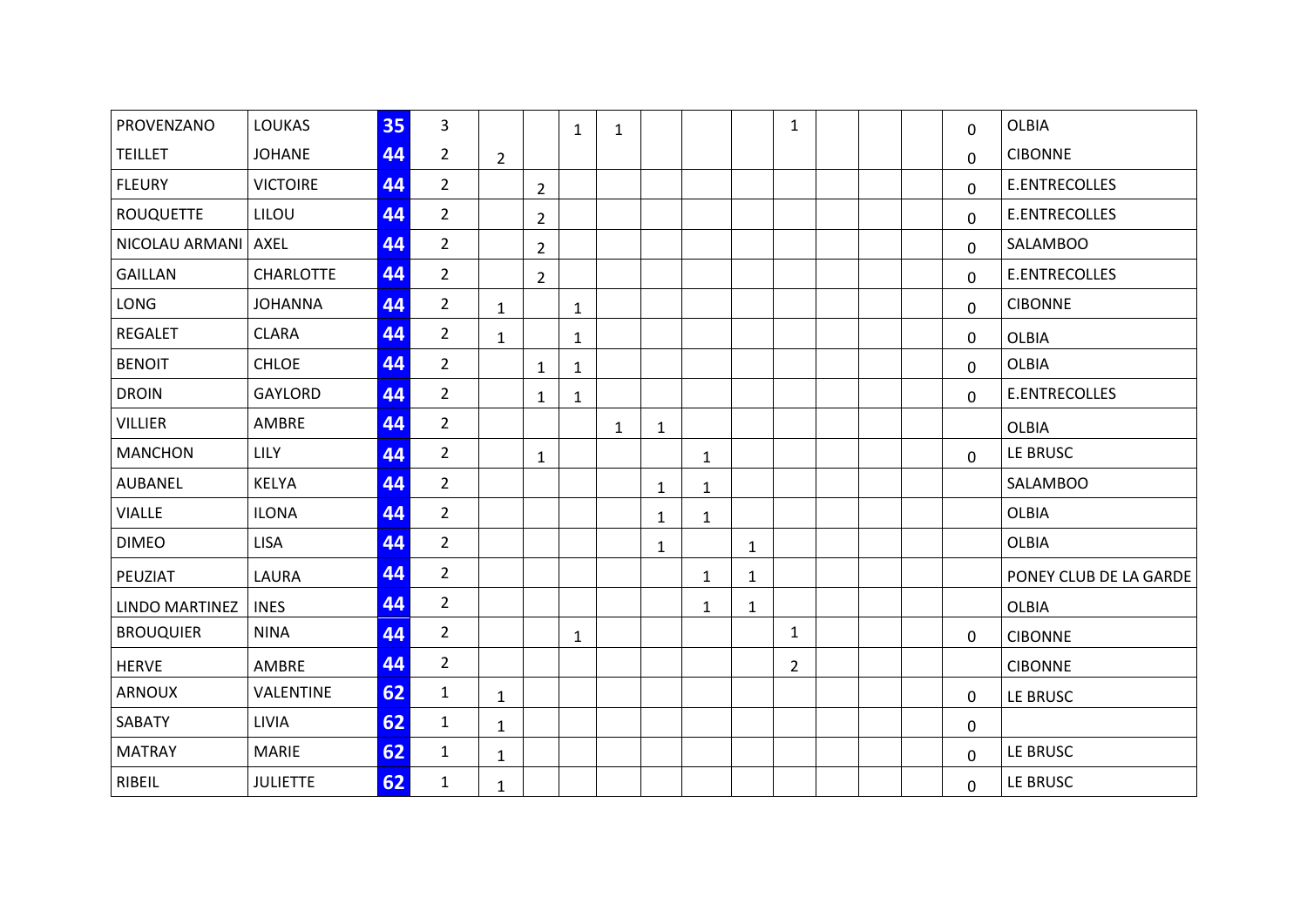| <b>ROY</b>       | <b>EVA</b>        | 62 | $\mathbf{1}$ | $\mathbf{1}$ |              |              |              |              |  |  |  | $\mathbf 0$  | <b>OLBIA</b>    |
|------------------|-------------------|----|--------------|--------------|--------------|--------------|--------------|--------------|--|--|--|--------------|-----------------|
| <b>ROLLET</b>    | <b>JULIA</b>      | 62 | $\mathbf{1}$ |              | $\mathbf{1}$ |              |              |              |  |  |  | $\mathbf{0}$ | <b>CIBONNE</b>  |
| MAILLARD         | <b>CHARLOTTE</b>  | 62 | $\mathbf{1}$ |              | $\mathbf{1}$ |              |              |              |  |  |  | $\Omega$     | LE BRUSC        |
| <b>VIZIALE</b>   | <b>GARANCE</b>    | 62 | $\mathbf{1}$ |              | 1            |              |              |              |  |  |  | 0            | <b>OLBIA</b>    |
| GRANDMANCHE      | <b>ELISA</b>      | 62 | $\mathbf{1}$ |              | $\mathbf{1}$ |              |              |              |  |  |  | 0            | <b>CIBONNE</b>  |
| VANBORE          | <b>MILAN</b>      | 62 | $\mathbf{1}$ |              | $\mathbf{1}$ |              |              |              |  |  |  | 0            | E.ENTRECOLLES   |
| <b>NICOLAU</b>   | LUDMYLA           | 62 | $\mathbf{1}$ |              | $\mathbf{1}$ |              |              |              |  |  |  | $\mathbf{0}$ | <b>OLBIA</b>    |
| <b>BENOIT</b>    | <b>MANON</b>      | 62 | $\mathbf{1}$ |              | $\mathbf{1}$ |              |              |              |  |  |  | 0            | <b>OLBIA</b>    |
| <b>LEPLEY</b>    | SARAH             | 62 | $\mathbf{1}$ |              | $\mathbf{1}$ |              |              |              |  |  |  | $\mathbf 0$  | <b>OLBIA</b>    |
| <b>RIDDE</b>     | <b>LINA</b>       | 62 | $\mathbf{1}$ |              |              | $\mathbf{1}$ |              |              |  |  |  | $\mathbf{0}$ | E.ENTRECOLLES   |
| <b>IBERTI</b>    | C'IAN             | 62 | $\mathbf{1}$ |              |              | $\mathbf{1}$ |              |              |  |  |  | $\Omega$     | <b>OLBIA</b>    |
| <b>FIORRUCCI</b> | <b>LILY</b>       | 62 | $\mathbf{1}$ |              |              | $\mathbf{1}$ |              |              |  |  |  | 0            | E.ENTRECOLLES   |
| <b>BARRALLON</b> | <b>PAULINE</b>    | 62 | $\mathbf{1}$ |              |              |              | $\mathbf{1}$ |              |  |  |  | $\mathbf 0$  | <b>CIBONNE</b>  |
| <b>LIMANA</b>    | <b>MARGAUX</b>    | 62 | $\mathbf{1}$ |              |              |              | $\mathbf{1}$ |              |  |  |  |              | LES CRINS D'AR  |
| <b>POULAIN</b>   | <b>AGATHE</b>     | 62 | $\mathbf{1}$ |              |              |              | $\mathbf{1}$ |              |  |  |  |              | <b>CIBONNE</b>  |
| <b>DIOSDADO</b>  | <b>MADELINE</b>   | 62 | $\mathbf{1}$ |              |              |              | $\mathbf{1}$ |              |  |  |  |              | <b>CIBONNE</b>  |
| <b>DIOSDADO</b>  | <b>ILENA</b>      | 62 | $\mathbf{1}$ |              |              |              | $\mathbf{1}$ |              |  |  |  |              | <b>CIBONNE</b>  |
| <b>THIRE</b>     | <b>LILIROSE</b>   | 62 | $\mathbf{1}$ |              |              |              | $\mathbf{1}$ |              |  |  |  |              | <b>OLBIA</b>    |
| <b>FRANZETTI</b> | LORENA            | 62 | $\mathbf{1}$ |              |              |              | $\mathbf{1}$ |              |  |  |  |              | <b>CIBONNE</b>  |
| <b>DUBOIS</b>    | ANNE ELISABETH 62 |    | $\mathbf{1}$ |              |              |              | $\mathbf{1}$ |              |  |  |  |              | E.ENTRECOLLES   |
| <b>BIRDE</b>     | <b>FIDJI</b>      | 62 | $\mathbf{1}$ |              |              |              | $\mathbf{1}$ |              |  |  |  |              | <b>CIBONNE</b>  |
| <b>MARIN</b>     | <b>EVA</b>        | 62 | $\mathbf{1}$ |              |              |              |              | $\mathbf{1}$ |  |  |  |              | <b>SALAMBOO</b> |
| <b>PORTAL</b>    | <b>JOHANNA</b>    | 62 | $\mathbf{1}$ |              |              |              |              | $\mathbf{1}$ |  |  |  |              | <b>OLBIA</b>    |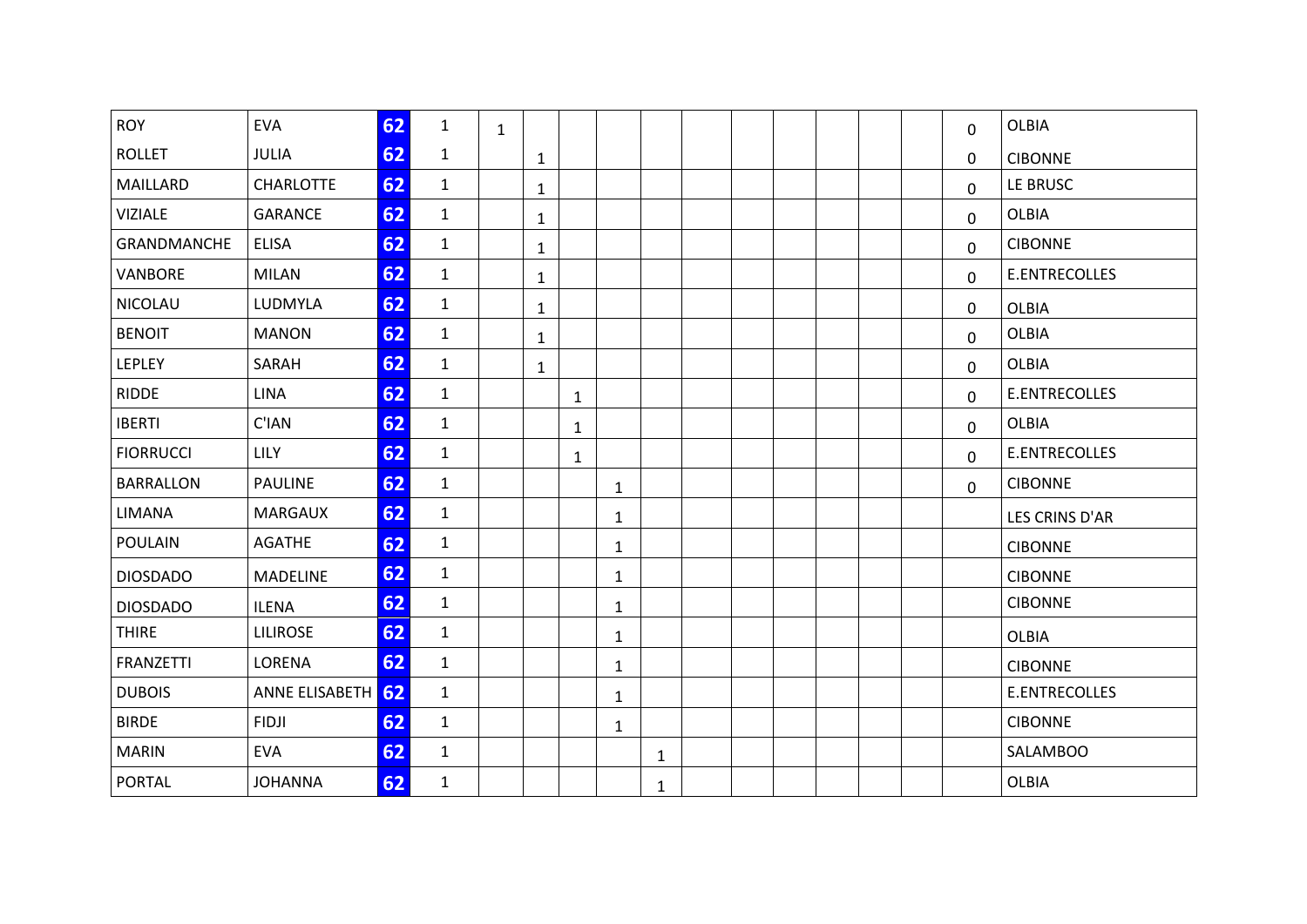| <b>KREMPF</b>    | <b>ANNA</b>     | 62 |                           |  |  | 1                 |   |   |  |  | SALAMBOO               |
|------------------|-----------------|----|---------------------------|--|--|-------------------|---|---|--|--|------------------------|
| <b>GUTIERREZ</b> | <b>CYRIANNE</b> | 62 | 1                         |  |  | 1                 |   |   |  |  | <b>SALAMBOO</b>        |
|                  | <b>CHARLINE</b> | 62 | 1                         |  |  | $\mathbf{A}$<br>T |   |   |  |  | <b>CIBONNE</b>         |
|                  | <b>SIBILLE</b>  | 62 | 1                         |  |  |                   |   |   |  |  | <b>SALAMBOO</b>        |
| MERANGER         | <b>MAELYS</b>   | 62 |                           |  |  |                   |   |   |  |  | <b>OLBIA</b>           |
| <b>GUELLEC</b>   | <b>ROSE</b>     | 62 | 1                         |  |  |                   | 1 |   |  |  | <b>OLBIA</b>           |
| <b>DOBROTINE</b> | NASTASYA        | 62 | ◢<br>J.                   |  |  |                   | 1 |   |  |  | <b>ECURIE DU PARC</b>  |
| <b>FRILOUX</b>   | LOU             | 62 |                           |  |  |                   |   | ш |  |  | <b>CIBONNE</b>         |
| <b>SOHIER</b>    | <b>AMANDINE</b> | 62 |                           |  |  |                   |   |   |  |  | PONEY CLUB DE LA GARDE |
| DANZEL           | <b>MANON</b>    | 62 | 1                         |  |  |                   |   |   |  |  | <b>OLBIA</b>           |
| <b>NIVELLO</b>   | <b>MALLAURY</b> | 62 | $\blacktriangleleft$<br>T |  |  |                   |   |   |  |  | <b>OLBIA</b>           |
| CHAUMEIL         | <b>MARIE</b>    | 62 | 1                         |  |  |                   |   |   |  |  | PONEY CLUB DE LA GARDE |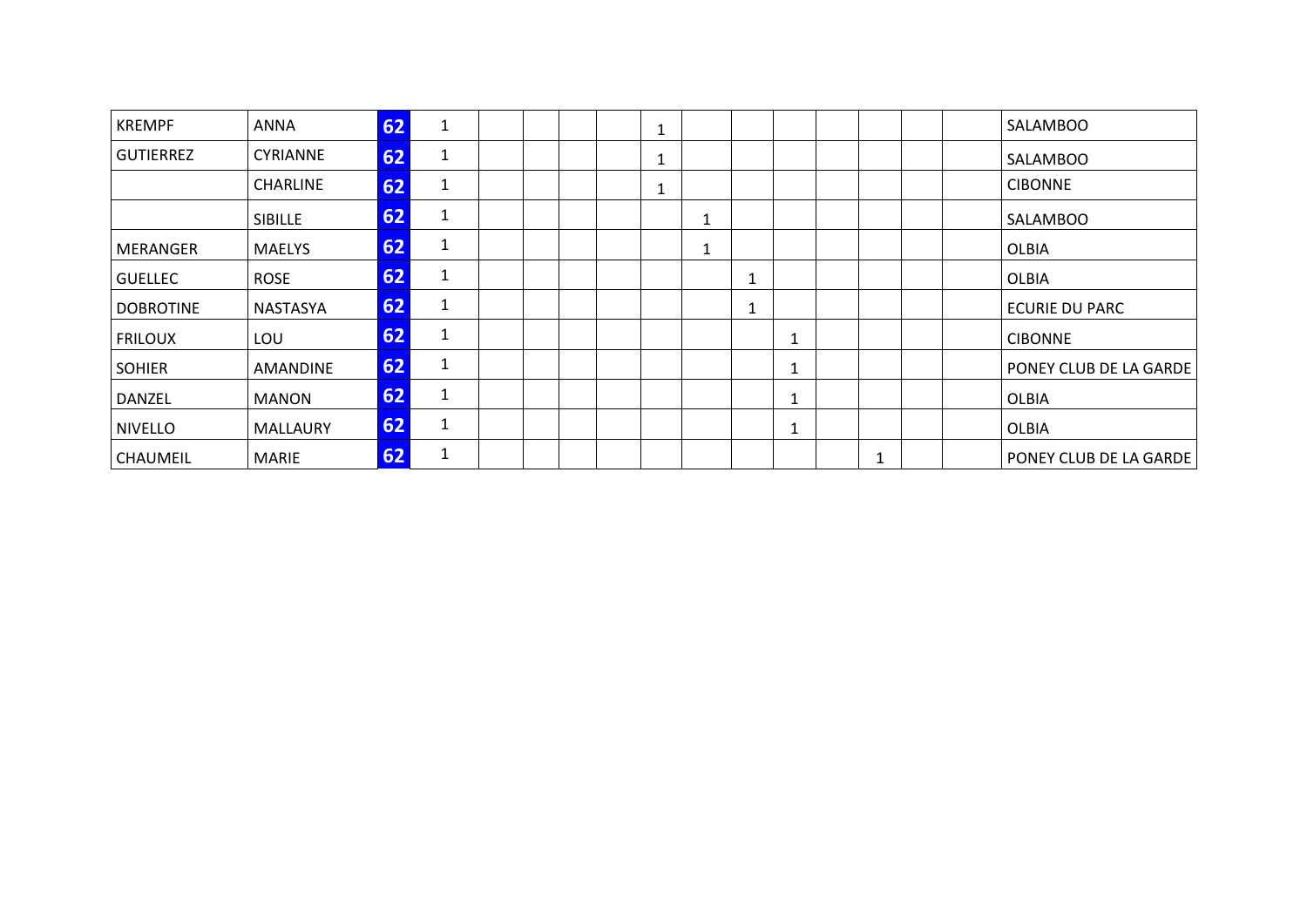## **CLASSEMENT EPREUVE 0,70 m**

| <b>NOMS</b>      | <b>Prénom</b>   |                | <b>CIt POINTS</b> | $26 -$<br>sept | $17 -$<br>oct <sub>1</sub> | $12 -$<br>déc | $30 -$<br>janv | $27 -$<br>févr | $20 -$<br>mars avr | $03 -$ | $08 -$<br>mai | $05 -$<br><i>juin</i> | $06 -$<br>juin | $03 -$<br>juil | <b>COEFF</b> | <b>CLUB</b>            |
|------------------|-----------------|----------------|-------------------|----------------|----------------------------|---------------|----------------|----------------|--------------------|--------|---------------|-----------------------|----------------|----------------|--------------|------------------------|
| <b>THIBEAU</b>   | <b>MARIE</b>    | $\mathbf{1}$   | 171               | 21             | 19                         | 19            | 19             | 12             | 13                 | 19     | 21            | 15                    | 13             |                | $\Omega$     | PONEY CLUB DE LA GARDE |
| <b>HUGUES</b>    | LANA            | $\overline{2}$ | 169               | 16             | 9                          | 21            | 18             | 19             | 17                 | 17     | 17            | 17                    | 18             |                | $\Omega$     | PONEY CLUB DE LA GARDE |
| <b>ALONSO</b>    | <b>VICTORIA</b> | $\overline{3}$ | 148               | 15             | 11                         | 14            | 14             | 16             | 18                 | 21     | 18            |                       | 21             |                | 0            | <b>OLBIA</b>           |
| <b>LORIN</b>     | <b>MARGOT</b>   | 4              | 107               | 8              | 10                         |               | 12             |                | 21                 | 15     | 19            | 12                    | 10             |                | 0            | PONEY CLUB DE LA GARDE |
| <b>GAUDIN</b>    | <b>TESS</b>     | 5              | 101               |                | 21                         |               | 21             | 21             | 19                 |        |               | 19                    |                |                | 0            | PONEY CLUB DE LA GARDE |
| <b>THOMAS</b>    | <b>LISON</b>    | $6\phantom{1}$ | 100               | 10             | 14                         | 13            | 9              | 11             | 10                 | 16     |               | 9                     | 8              |                | $\mathbf 0$  | PONEY CLUB DE LA GARDE |
| <b>ROSIER</b>    | <b>MATHILDE</b> | 7              | 97                | $\overline{7}$ |                            |               | 16             |                | 15                 | 13     | 11            | 16                    | 19             |                | $\mathbf{0}$ | PONEY CLUB DE LA GARDE |
| <b>AGUADO</b>    | <b>CARLA</b>    | 8              | 64                |                |                            | 10            | 11             |                |                    | 14     | 12            |                       | 17             |                | $\mathbf{0}$ | <b>CIBONNE</b>         |
| <b>ROBERT</b>    | <b>JADE</b>     | 9              | 61                |                | 16                         |               | 5              | 1              | $\overline{3}$     | 4      | 5             | 13                    | 14             |                | $\mathbf 0$  | <b>OLBIA</b>           |
| LAFFERRERIE      | <b>AMELIE</b>   | 10             | 59                | 18             |                            | 15            |                | 8              |                    | 18     |               |                       |                |                | 0            | <b>OLBIA</b>           |
| <b>DARD</b>      | <b>MARGAUX</b>  | 10             | 59                |                |                            |               | 4              | 10             | 9                  | 10     |               | 11                    | 15             |                | 0            | <b>OLBIA</b>           |
| LEDU             | <b>MARIE</b>    | 12             | 52                | 13             | 4                          | 17            |                |                |                    |        | 18            |                       |                |                | 0            | <b>SALAMBOO</b>        |
| <b>GASSIOLLE</b> | <b>MANEA</b>    | 13             | 51                | 19             | 18                         | 12            | $\overline{2}$ |                |                    |        |               |                       |                |                | $\mathbf{0}$ | <b>OLBIA</b>           |
| <b>CLOCHARD</b>  | <b>GREGOIRE</b> | 14             | 49                | 17             |                            |               | 15             | 17             |                    |        |               |                       |                |                | 0            | PONEY CLUB DE LA GARDE |
| <b>BEUILLE</b>   | <b>CHLOE</b>    | <b>15</b>      | 47                | 14             | 15                         | 16            |                | 2              |                    |        |               |                       |                |                | $\mathbf 0$  | <b>OLBIA</b>           |
| <b>HENRI</b>     | LOU ANN         | 16             | 44                |                | 12                         |               |                | 18             | 14                 |        |               |                       |                |                | $\Omega$     | <b>CIBONNE</b>         |
| <b>ROGERE</b>    | <b>FLORA</b>    | 17             | 43                |                | 8                          | 9             | 8              | 7              |                    | 11     |               |                       |                |                | 0            | <b>OLBIA</b>           |
| <b>MAGNAN</b>    | <b>ANAIS</b>    | 18             | 32                |                |                            |               | 13             |                | 12                 |        |               | $\overline{7}$        |                |                | $\mathbf 0$  | <b>CIBONNE</b>         |
| <b>BONAN</b>     | <b>AMAURY</b>   | 19             | 31                |                |                            |               |                | 15             | 16                 |        |               |                       |                |                | 0            | <b>CIBONNE</b>         |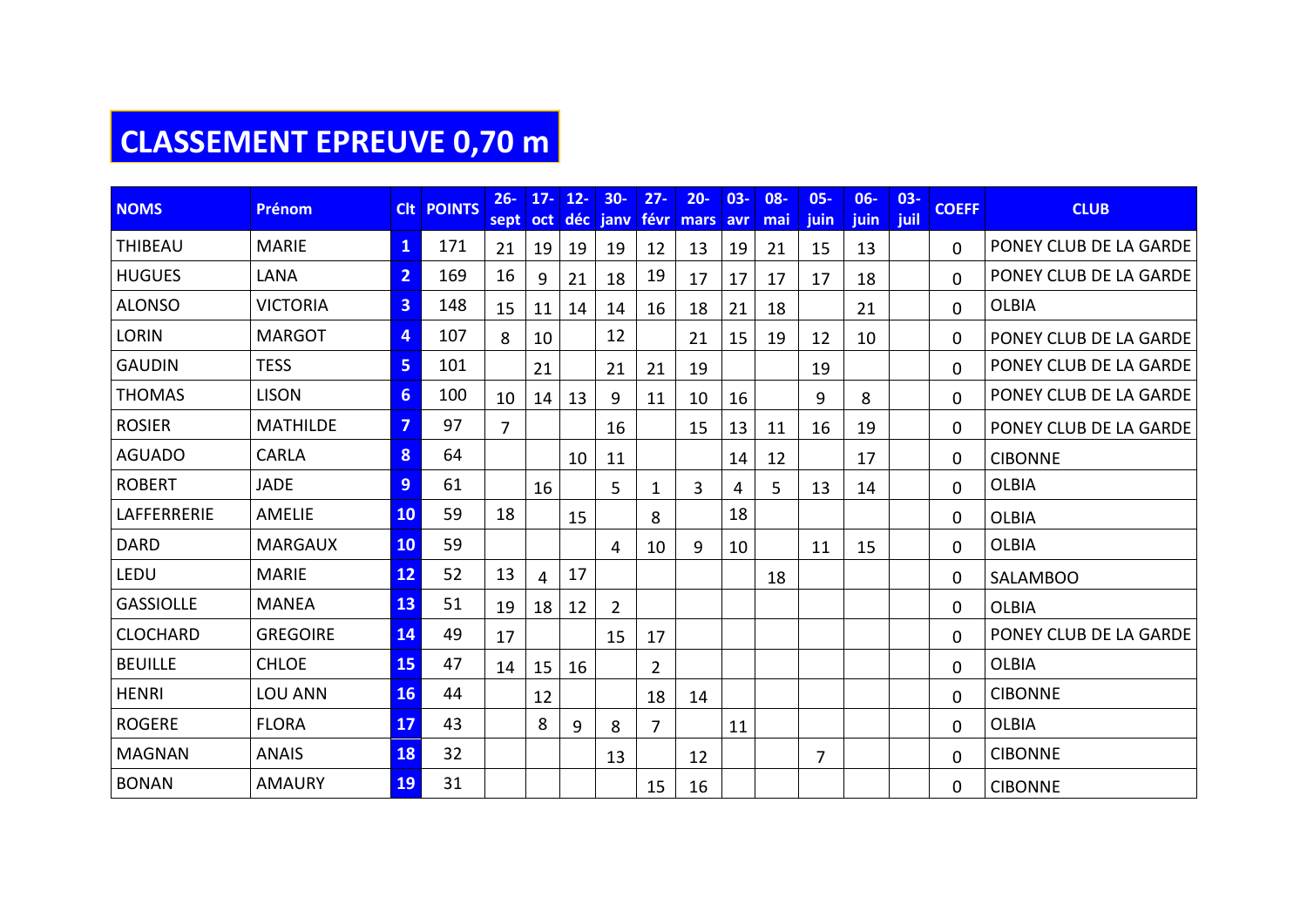| <b>BARIKI</b>      | <b>YELINA</b>     | 20 | 30 |                |                |                | 17 |    |                |                | 13             |    |    | $\mathbf 0$ | <b>OLBIA</b>           |
|--------------------|-------------------|----|----|----------------|----------------|----------------|----|----|----------------|----------------|----------------|----|----|-------------|------------------------|
| <b>GRANDMANCHE</b> | <b>ELISA</b>      | 20 | 30 |                |                |                |    | 4  | 6              |                | 8              |    | 12 | 0           | <b>CIBONNE</b>         |
| <b>GREAULT</b>     | <b>MARIANNE</b>   | 22 | 29 |                |                |                |    |    |                | 9              | 9              |    | 11 | $\mathbf 0$ | <b>CIBONNE</b>         |
| <b>RENAULD</b>     | <b>TEDDY</b>      | 23 | 28 | 11             | 17             |                |    |    |                |                |                |    |    | $\mathbf 0$ | <b>SALAMBOO</b>        |
| LAZZARO            | <b>STELLA</b>     | 24 | 21 |                |                |                |    |    | $\overline{7}$ |                |                | 14 |    | $\mathbf 0$ | <b>CIBONNE</b>         |
| <b>MERIEUX</b>     | <b>OMBELINE</b>   | 24 | 21 |                |                |                |    |    |                |                |                | 21 |    | $\Omega$    | <b>VAL DE CAMPS</b>    |
| <b>COLBOIS</b>     | <b>SOHANE</b>     | 26 | 20 |                |                | 11             |    |    |                |                | $\overline{4}$ | 5  |    | 0           | <b>CIBONNE</b>         |
| <b>KREMPF</b>      | SWANN             | 26 | 20 | 5              |                |                |    | 5  |                |                |                | 10 |    | $\mathbf 0$ | SALAMBOO               |
| <b>MORALY</b>      | <b>OSCAR</b>      | 28 | 19 |                |                | 18             |    |    | $\mathbf{1}$   |                |                |    |    | $\mathbf 0$ | ETALON/PAPILLON        |
| <b>LELEC</b>       | CONSTANCE         | 28 | 19 |                | $\overline{3}$ |                |    |    |                |                |                |    | 16 | $\mathbf 0$ | <b>CIBONNE</b>         |
| <b>GAMBA</b>       | <b>ILONA</b>      | 29 | 18 |                |                | $\overline{4}$ |    | 14 |                |                |                |    |    | $\mathbf 0$ | PONEY CLUB DE LA GARDE |
| <b>PETIT</b>       | <b>LUCAS</b>      | 30 | 16 | $\overline{3}$ |                |                |    | 13 |                |                |                |    |    | $\mathbf 0$ | <b>CIBONNE</b>         |
| <b>DUBOIS</b>      | ANNE ELISABETH 31 |    | 16 |                |                |                |    |    |                |                | 16             |    |    | 0           | <b>CIBONNE</b>         |
| <b>BRUYANT</b>     | <b>ELSA</b>       | 31 | 16 |                |                |                |    |    |                |                | 10             |    | 6  | $\mathbf 0$ | PONEY CLUB DE LA GARDE |
| <b>FEAT</b>        | <b>EMMA</b>       | 33 | 15 |                |                |                |    |    |                |                | 15             |    |    | $\mathbf 0$ | LE BRUSC               |
| LABOUREAU          | <b>CHLOE</b>      | 34 | 14 | 6              |                |                |    |    | 8              |                |                |    |    | $\mathbf 0$ | <b>SALAMBOO</b>        |
| <b>AUJEAN</b>      | <b>PAULINE</b>    | 34 | 14 |                |                | $\overline{2}$ | 1  |    | 11             |                |                |    |    | $\mathbf 0$ | <b>CIBONNE</b>         |
| <b>VIZIALE</b>     | <b>INES</b>       | 34 | 14 |                |                |                |    |    |                |                | 14             |    |    | $\mathbf 0$ | <b>OLBIA</b>           |
| <b>OUDET</b>       | <b>FLORENCE</b>   | 34 | 14 |                |                |                |    |    | $\overline{2}$ | $\overline{7}$ |                |    | 5  | $\mathbf 0$ | <b>CIBONNE</b>         |
| <b>VACCHINO</b>    | <b>LUNA</b>       | 38 | 13 |                | 13             |                |    |    |                |                |                |    |    | $\mathbf 0$ | <b>OLBIA</b>           |
| <b>PLACAUD</b>     | <b>JULIE</b>      | 39 | 12 | 12             |                |                |    |    |                |                |                |    |    | $\mathbf 0$ | LE BRUSC               |
| <b>MORIN</b>       | <b>LOUISE</b>     | 39 | 12 |                | $\overline{2}$ |                | 10 |    |                |                |                |    |    | $\mathbf 0$ | <b>CIBONNE</b>         |
| CARMOUZE           | ALEXANDRA         | 39 | 12 | $\overline{2}$ | $\mathbf 1$    | 6              |    | 3  |                |                |                |    |    | $\mathbf 0$ | <b>SALAMBOO</b>        |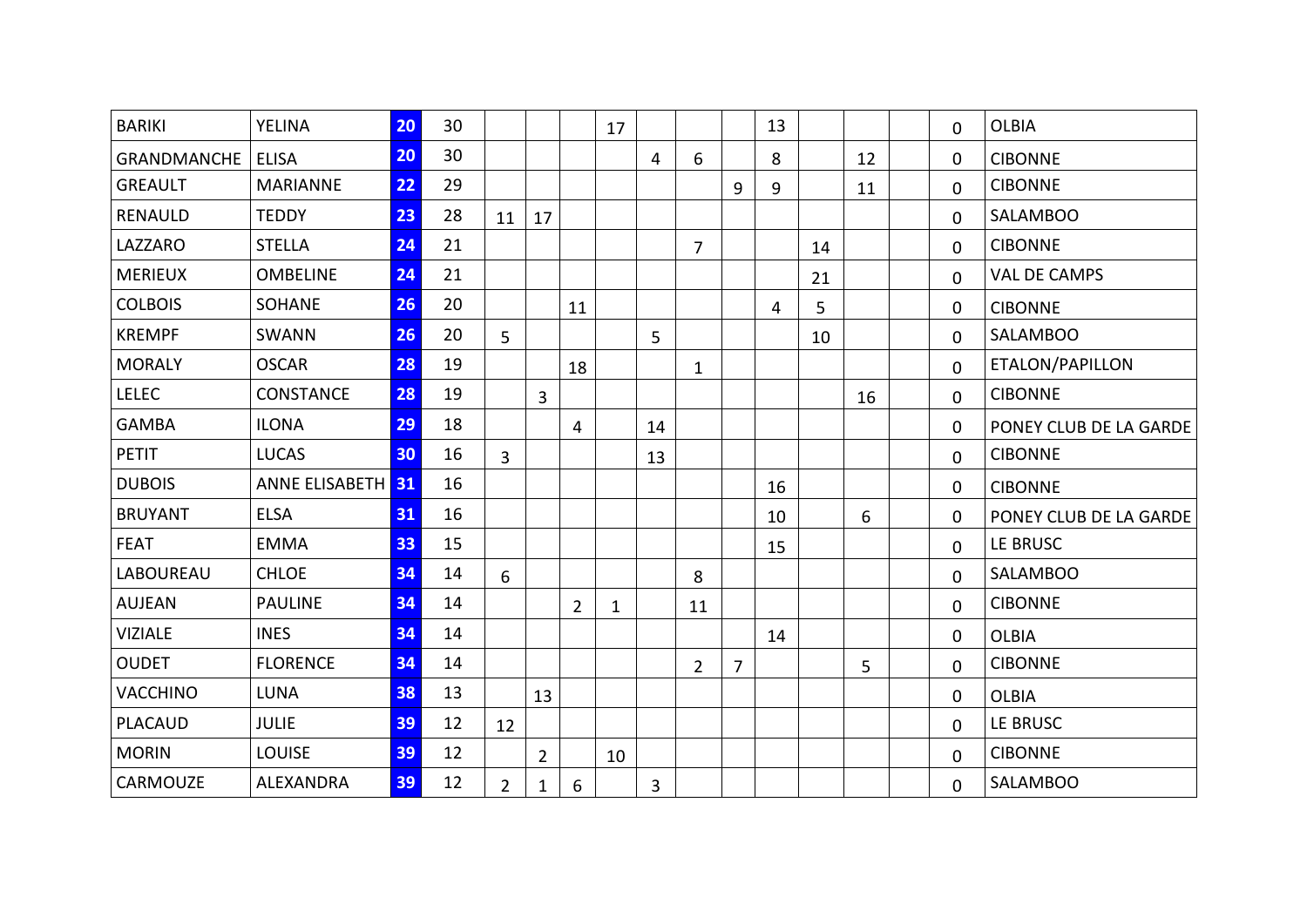| <b>MORLOT</b>         | <b>THELMA</b>   | 39 | 12             |                |                |                | $\overline{7}$ |   | 5              |                |                |                |                | $\mathbf 0$ | <b>E.ENTRECOLLES</b>   |
|-----------------------|-----------------|----|----------------|----------------|----------------|----------------|----------------|---|----------------|----------------|----------------|----------------|----------------|-------------|------------------------|
| <b>BENOIT LOPEZ</b>   | <b>ZOE</b>      | 39 | 12             |                |                |                |                |   |                | 12             |                |                |                | $\mathbf 0$ | <b>CIBONNE</b>         |
| <b>MICHEL</b>         | <b>JULIE</b>    | 39 | 12             |                |                | $\overline{7}$ |                |   |                | $\overline{3}$ |                | $\overline{2}$ |                | $\mathbf 0$ | <b>VAL DE CAMPS</b>    |
| CALLENE               | <b>MATHILDE</b> | 39 | 12             |                |                |                |                |   | $\overline{4}$ |                |                | 8              |                | $\mathbf 0$ | <b>SALAMBOO</b>        |
| <b>ROMANO</b>         | <b>LUCILLE</b>  | 46 | 10             | $\overline{9}$ |                | $\mathbf{1}$   |                |   |                |                |                |                |                | $\mathbf 0$ | <b>SALAMBOO</b>        |
| WICKERSHEIMER   DIANE |                 | 46 | 10             | $\overline{4}$ |                |                | 6              |   |                |                |                |                |                | $\mathbf 0$ | PONEY CLUB DE LA GARDE |
| <b>PEYRON</b>         | <b>CHLOE</b>    | 46 | 10             |                |                |                |                |   |                |                | 1              |                | 9              | $\mathbf 0$ | <b>OLBIA</b>           |
| <b>BOUGATEFF</b>      | <b>INES</b>     | 49 | 9              |                | 6              | 3              |                |   |                |                |                |                |                | $\mathbf 0$ | <b>CIBONNE</b>         |
| <b>GAUTIER</b>        | ANAELLE         | 49 | 9              |                |                |                |                | 9 |                |                |                |                |                | $\mathbf 0$ | <b>CIBONNE</b>         |
| <b>BROUQUIER</b>      | <b>NINA</b>     | 49 | 9              |                | $\overline{7}$ |                |                |   |                |                |                |                | $\overline{2}$ | $\mathbf 0$ | <b>CIBONNE</b>         |
| LAPIERRE              | <b>ROSELLA</b>  | 52 | 8              |                |                | 8              |                |   |                |                |                |                |                | 0           | <b>CIBONNE</b>         |
| <b>MAILLARD</b>       | <b>OCEANE</b>   | 52 | 8              |                |                |                |                |   |                | 8              |                |                |                | $\mathbf 0$ | <b>OLBIA</b>           |
| <b>FABREGUETTES</b>   | <b>MURIEL</b>   | 54 | $\overline{7}$ |                |                |                |                |   |                |                | $\overline{7}$ |                |                | $\mathbf 0$ | PONEY CLUB DE LA GARDE |
| <b>TRESSE</b>         | <b>ISABELLE</b> | 54 | $\overline{7}$ |                |                |                |                |   |                |                |                |                | $\overline{7}$ |             | <b>OLBIA</b>           |
| <b>FONTANA</b>        | <b>EVANE</b>    | 56 | 6              |                |                |                |                | 6 |                |                |                |                |                | $\mathbf 0$ | <b>CIBONNE</b>         |
| <b>AUDIN</b>          | LOU             | 56 | 6              |                |                |                |                |   |                | 6              |                |                |                | $\mathbf 0$ | <b>VAL DE CAMPS</b>    |
| <b>DUESI</b>          | <b>LEA</b>      | 56 | 6              |                |                |                |                |   |                |                | 6              |                |                | $\mathbf 0$ | <b>OLBIA</b>           |
| <b>PRAULD</b>         | <b>ELLIOT</b>   | 56 | 6              |                |                |                |                |   |                |                |                | 6              |                | $\mathbf 0$ | <b>SALAMBOO</b>        |
| <b>GUSTIN</b>         | <b>MANON</b>    | 56 | 6              |                |                |                |                |   |                | 5              |                |                | $\mathbf{1}$   | $\mathbf 0$ | <b>OLBIA</b>           |
| <b>FORTOUL</b>        | <b>AMANDINE</b> | 61 | 5              |                | 5              |                |                |   |                |                |                |                |                | $\mathbf 0$ | <b>CIBONNE</b>         |
| <b>MONTET</b>         | <b>VIOLETTE</b> | 61 | 5              |                |                | 5              |                |   |                |                |                |                |                | $\mathbf 0$ | ETALON/PAPILLON        |
| <b>ROUX</b>           | <b>MARIANNE</b> | 63 | $\overline{4}$ |                |                |                |                |   |                |                |                | $\overline{4}$ |                | $\mathbf 0$ | <b>CIBONNE</b>         |
| <b>TERRADE</b>        | CASSANDRE       | 63 | $\overline{4}$ |                |                |                |                |   |                |                |                |                | 4              |             | LE BRUSC               |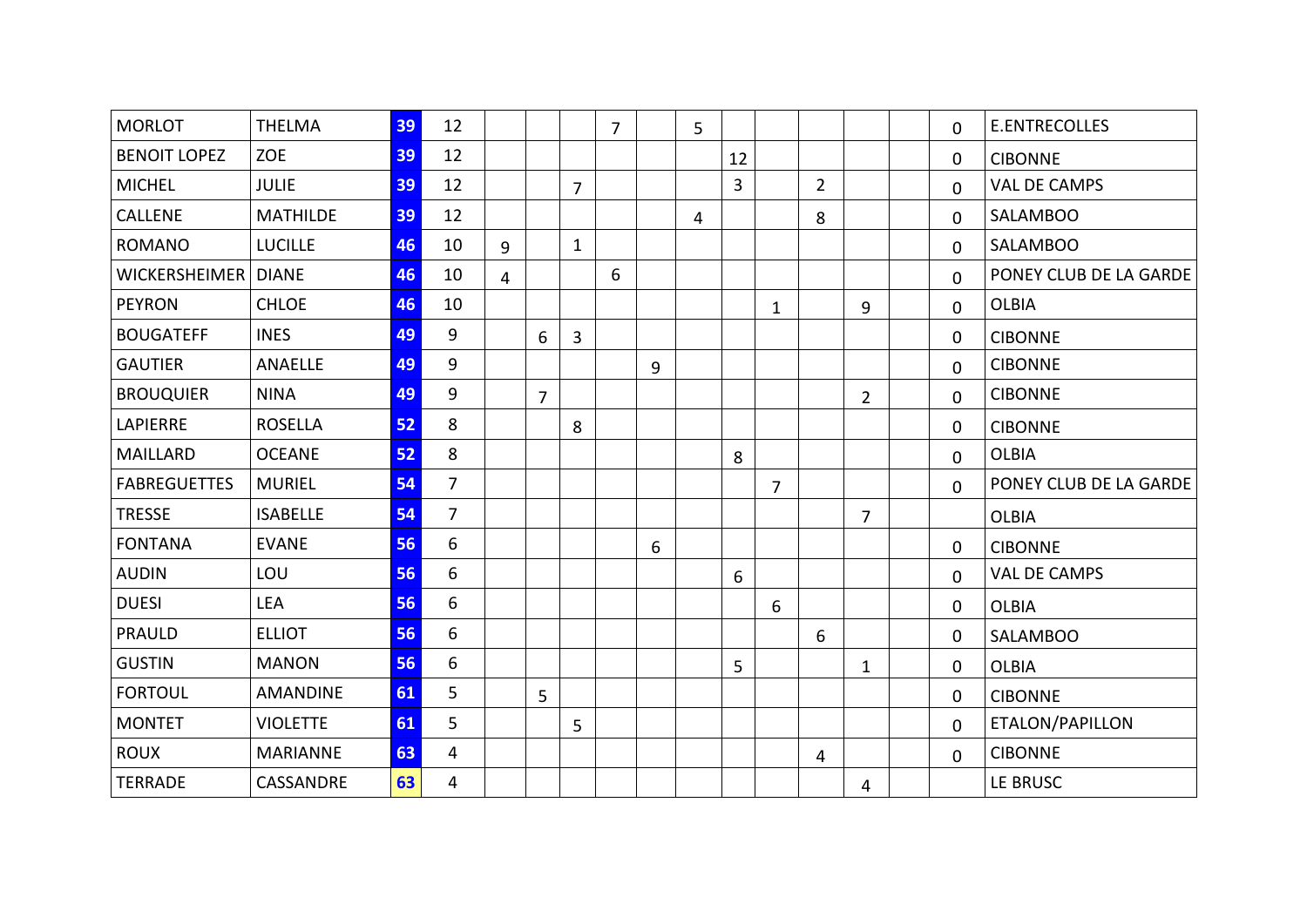| <b>NEISSEN</b>      | <b>SANDRAS</b>  | 65 | 3              |   |  | 3 |  |        |        |        |   | $\mathbf 0$ | <b>SALAMBOO</b> |
|---------------------|-----------------|----|----------------|---|--|---|--|--------|--------|--------|---|-------------|-----------------|
| <b>EGGENSPIELER</b> | <b>BLANDINE</b> | 65 | 3              |   |  |   |  |        | 3      |        |   | $\mathbf 0$ | <b>CIBONNE</b>  |
| <b>COURTY</b>       | EMMA            | 65 | 3              |   |  |   |  |        |        | ົ<br>э |   | 0           | VAL DE CAMPS    |
| <b>VAINGUER</b>     | <b>TESS</b>     | 65 | 3              |   |  |   |  |        |        |        | 3 |             | LE BRUSC        |
| <b>BEN SARH</b>     | STELLA          | 69 | $\overline{2}$ |   |  |   |  | 2      |        |        |   | $\mathbf 0$ | VAL DE CAMPS    |
| <b>DURAND</b>       | <b>OCEANE</b>   | 69 | $\overline{2}$ |   |  |   |  |        | C<br>Ź |        |   | $\mathbf 0$ | <b>OLBIA</b>    |
| <b>BOULAGNON</b>    | <b>LINE</b>     | 69 |                | ᅩ |  |   |  |        |        |        |   | $\mathbf 0$ | <b>OLBIA</b>    |
| <b>BAILLEUL</b>     | <b>JOELLE</b>   | 69 | 1              |   |  |   |  | ×<br>ᅩ |        |        |   | $\mathbf 0$ | <b>OLBIA</b>    |
| <b>BENOIT LOPEZ</b> | <b>LISA</b>     | 69 | -1             |   |  |   |  |        |        |        |   | $\mathbf 0$ | <b>CIBONNE</b>  |

# **CLASSEMENT EPREUVE 85 cm**

| <b>NOMS</b>    | <b>Prénom</b>     |                | <b>CIt POINTS</b> | $26 -$       | $17 -$ | $12 -$ | $30 -$ | $27 -$ | $20 -$                      | $03 -$      | 08-  | $05 -$      | 06-  | $03 -$ | <b>COEFF</b> | <b>CLUB</b>     |
|----------------|-------------------|----------------|-------------------|--------------|--------|--------|--------|--------|-----------------------------|-------------|------|-------------|------|--------|--------------|-----------------|
|                |                   |                |                   |              |        |        |        |        | sept oct déc jany févr mars | <b>lavr</b> | mail | <b>iuin</b> | juin | juil   |              |                 |
| <b>ROBERT</b>  | <b>JADE</b>       | $\mathbf 1$    | 157               | $\mathbf{A}$ | 21     | 13     | 21     | 10     | 21                          | 14          | 18   |             | 11   |        | 0            | <b>OLBIA</b>    |
| DARD           | <b>MARGAUX</b>    | $\overline{2}$ | 121               | 17           | 11     | ь      | 11     | 17     | 12                          | 4           | 14   | o<br>٥      | 21   |        | 0            | <b>OLBIA</b>    |
| <b>ROGERE</b>  | <b>FLORA</b>      | 3'             | 103               | 11           | 19     | 18     | 14     | 9      |                             | 13          | 19   |             |      |        | 0            | <b>OLBIA</b>    |
| <b>CREUS</b>   | <b>CHRISTELLE</b> | $\overline{4}$ | 98                |              | 10     | 16     | 8      |        | 16                          | 11<br>ᆠᆂ    | 13   | 11          |      |        | 0            | OLBIA           |
| <b>RENAULD</b> | <b>TEDDY</b>      | <b>5</b>       | 87                | 13           |        | 19     |        | 19     | 19                          |             |      | 17          |      |        |              | <b>SALAMBOO</b> |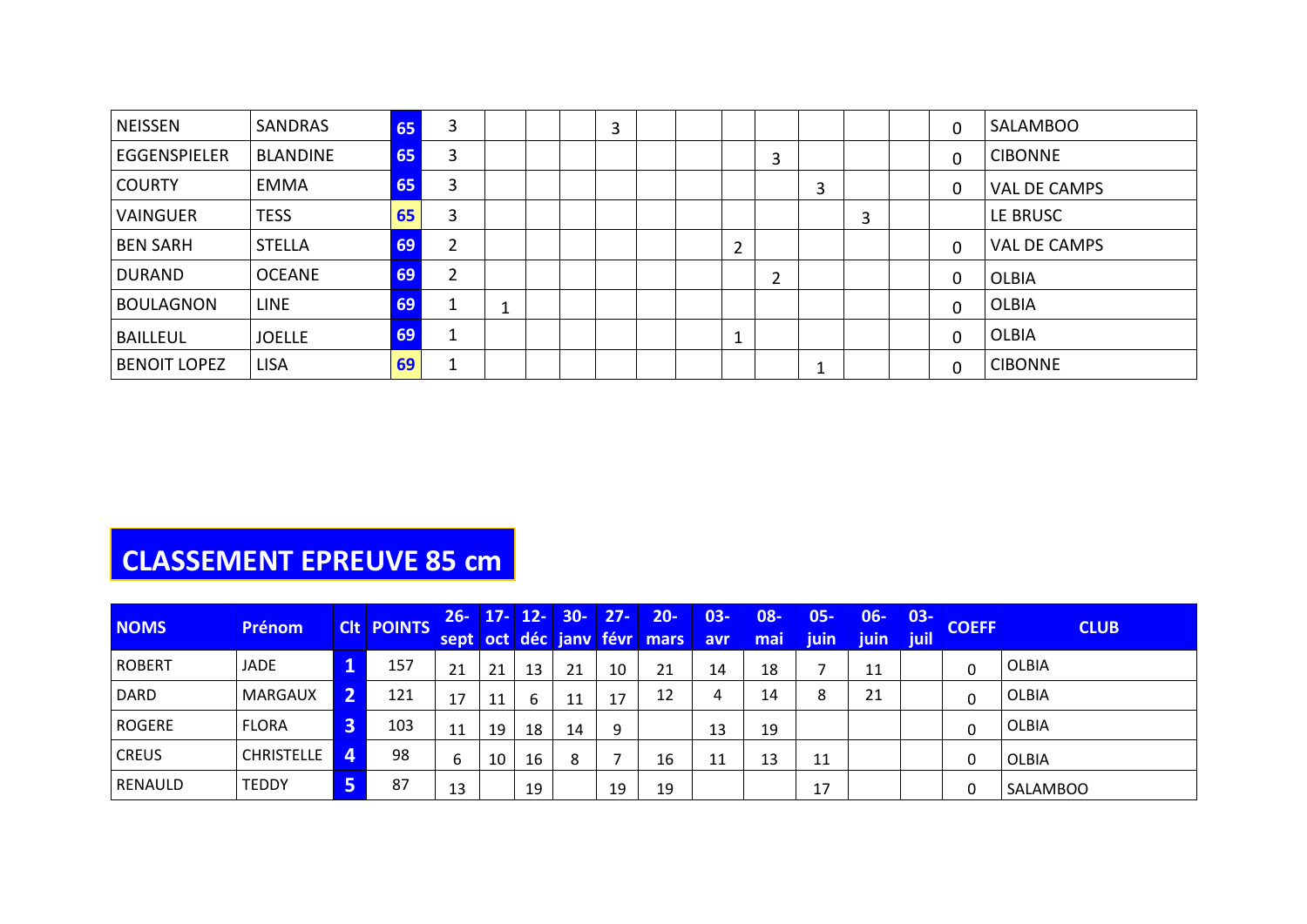| <b>AGUADO</b>   | CARLA               | 6              | 85 |                | 17             | 12             | 6  |                |                | 21             | 9  | $\overline{2}$ | 18             | 0           | <b>CIBONNE</b>         |
|-----------------|---------------------|----------------|----|----------------|----------------|----------------|----|----------------|----------------|----------------|----|----------------|----------------|-------------|------------------------|
| <b>SARTORI</b>  | LOUNA               | $\overline{7}$ | 83 | 12             |                | 17             | 16 | 15             | 18             |                |    | 5              |                | $\Omega$    | <b>SALAMBOO</b>        |
| CARMOUZE        | ALEXANDRA           | 8              | 76 | 8              | 13             | 11             | 13 |                | 17             |                |    | 14             |                | 0           | <b>SALAMBOO</b>        |
| <b>OUDOT</b>    | <b>COLINE</b>       | 9              | 73 | $\mathbf{1}$   | 14             | 14             | 19 | 12             | 13             |                |    |                |                | 0           | <b>OLBIA</b>           |
| <b>FLAMENT</b>  | <b>POE</b>          | <b>10</b>      | 67 | 18             |                | 3              |    | 14             | 15             |                | 17 |                |                | $\Omega$    | <b>OLBIA</b>           |
| LEDU            | <b>MARIE</b>        | 10             | 67 | 15             | 12             | 21             |    |                |                |                |    | 19             |                | $\Omega$    | <b>SALAMBOO</b>        |
| <b>FARRUGIA</b> | CAROLINE            | <b>10</b>      | 67 | $\overline{7}$ | 7              | 10             |    |                | 5              | 7 <sup>1</sup> | 11 | 3              | 17             | $\Omega$    | <b>CIBONNE</b>         |
| <b>ROMAND</b>   | <b>EMMA</b>         | 13             | 66 | 5              |                |                |    | 8              | 3              |                | 21 | 16             | 13             | 0           | <b>OLBIA</b>           |
| <b>BRUYANT</b>  | <b>ELSA</b>         | 14             | 57 | 4              | 6              | 15             |    | 4              | 10             | 6              |    |                | 12             | 0           | PONEY CLUB DE LA GARDE |
| MAILLARD        | <b>OCEANE</b>       | 15             | 48 |                | 1              | 9              |    |                | 14             | 8              | 16 |                |                | 0           | <b>OLBIA</b>           |
| <b>PAYET</b>    | <b>NOEMIE</b>       | 15             | 48 | 9              |                | 8              |    | 16             |                |                |    |                | 15             | $\Omega$    | <b>OLBIA</b>           |
| <b>LELEC</b>    | <b>CONSTANCE</b> 17 |                | 46 | $2^{\circ}$    |                | 5              | 4  | 18             |                | 9              |    |                | 8              | 0           | <b>CIBONNE</b>         |
| SIHLE WISSEL    | <b>HANNAH</b>       | 18             | 45 |                |                |                | 5  | $\mathbf{1}$   | 6              | 3              | 10 | 6              | 14             | 0           | <b>OLBIA</b>           |
| <b>HENRI</b>    | LOU ANN             | 19             | 44 | 10             | $\overline{2}$ |                |    |                |                | 16             |    |                | 16             | $\Omega$    | <b>CIBONNE</b>         |
| <b>PETIT</b>    | <b>LUCAS</b>        | 20             | 42 | 16             | 16             |                |    | $\overline{2}$ |                |                | 8  |                |                | $\Omega$    | <b>CIBONNE</b>         |
| LE YONDRE       | <b>CLEMENT</b>      | 21             | 40 |                |                | $\overline{2}$ | 12 |                | 4              | 12             |    | 10             |                | 0           | <b>OLBIA</b>           |
| <b>FORNIER</b>  | <b>CELESTE</b>      | 22             | 34 |                |                |                | 17 |                |                | 17             |    |                |                | 0           | <b>ECURIES DU PARC</b> |
| <b>MICHEL</b>   | <b>JULIE</b>        | 23             | 27 |                |                |                |    |                |                | 18             |    | 9              |                | 0           | <b>VAL DE CAMPS</b>    |
| <b>AUDIN</b>    | LOU                 | 23             | 27 |                |                |                |    |                |                | 15             |    | 12             |                | 0           | VAL DE CAMPS           |
| <b>FEAT</b>     | <b>EMMA</b>         | 23             | 27 |                |                |                |    |                |                |                | 12 | 15             |                | $\mathbf 0$ | LE BRUSC               |
| <b>MAGNAN</b>   | <b>ALICE</b>        | 26             | 26 |                |                |                |    |                | 11             |                | 15 |                |                | 0           | <b>CIBONNE</b>         |
| <b>FONTANA</b>  | <b>EVANE</b>        | 27             | 25 |                |                |                | 18 |                | $\overline{7}$ |                |    |                |                | 0           | <b>CIBONNE</b>         |
| <b>COLBOIS</b>  | SOHANE              | 27             | 25 |                |                | $\overline{7}$ | 10 |                |                | $\mathbf{1}$   |    |                | $\overline{7}$ | 0           | <b>CIBONNE</b>         |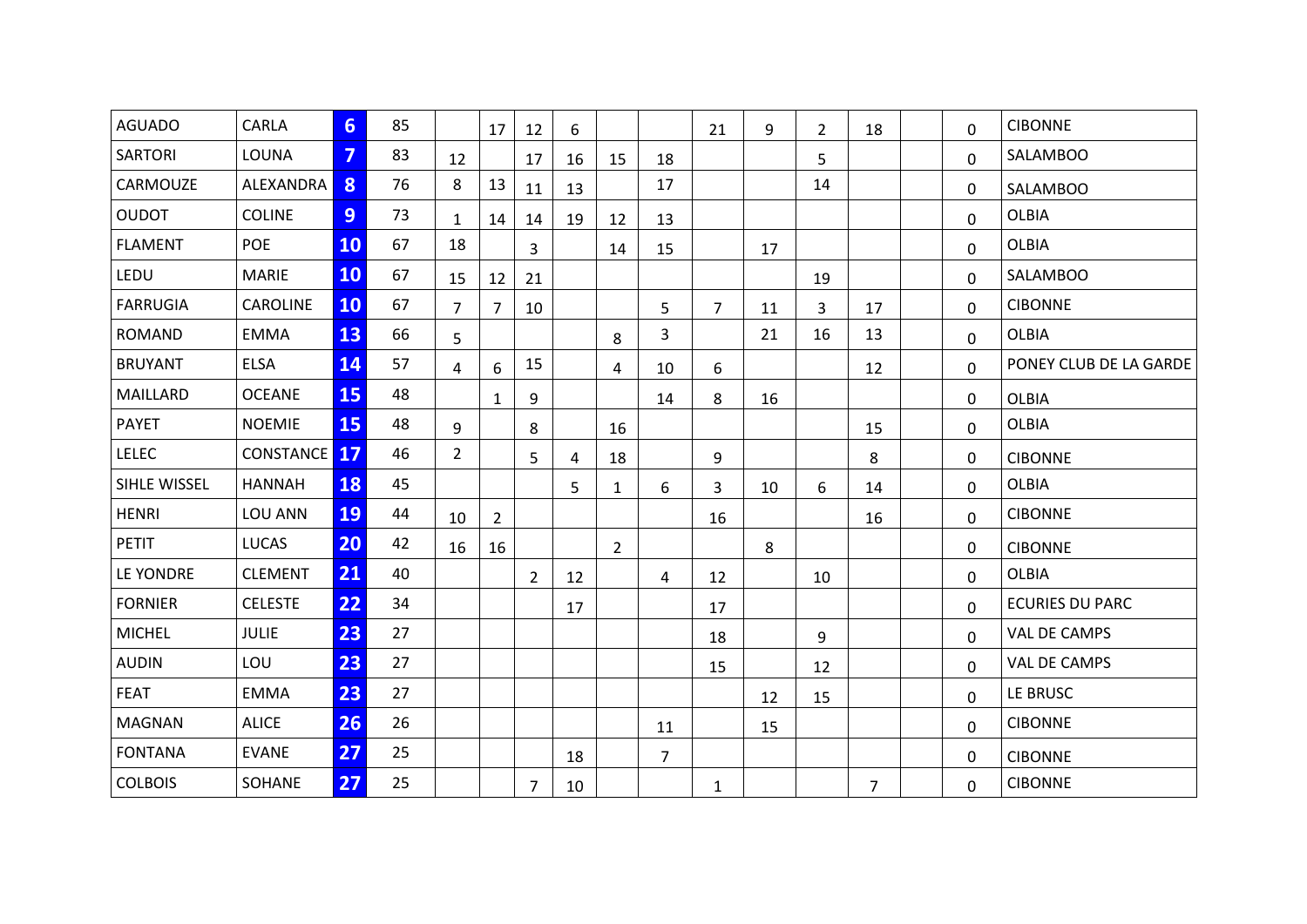| DALLEMAGNE                 | <b>LISE</b>     | 29 | 23             |    |    |                |                |    |                |    | 4            | 19 | 0        | PONEY CLUB DE LA GARDE  |  |
|----------------------------|-----------------|----|----------------|----|----|----------------|----------------|----|----------------|----|--------------|----|----------|-------------------------|--|
|                            | <b>MANON</b>    | 30 | 21             |    |    |                |                | 21 |                |    |              |    | 0        | <b>CIBONNE</b>          |  |
| <b>GRANDMANCHE   ELISA</b> |                 | 30 | 21             |    |    |                |                |    | $\overline{2}$ | 19 |              |    | $\Omega$ | <b>CIBONNE</b>          |  |
| <b>MERIEUX</b>             | <b>OMBELINE</b> | 30 | 21             |    |    |                |                |    |                |    | 21           |    | 0        | VAL DE CAMPS            |  |
| <b>BROUQUIER</b>           | <b>NINA</b>     | 33 | 20             |    |    |                |                | 6  | 9              | 5  |              |    | 0        | <b>CIBONNE</b>          |  |
| <b>BAILLEUL</b>            | <b>JOELLE</b>   | 33 | 20             | 19 |    |                |                |    |                |    | $\mathbf{1}$ |    | 0        | <b>OLBIA</b>            |  |
| <b>FORTOUL</b>             | AMANDINE        | 35 | 18             |    | 18 |                |                |    |                |    |              |    | 0        | <b>CIBONNE</b>          |  |
| LABOUREAU                  | <b>CHLOE</b>    | 35 | 18             |    |    |                |                |    |                |    | 18           |    | 0        | <b>SALAMBOO</b>         |  |
| COLLOMP                    | <b>ELEANIC</b>  | 37 | 15             |    | 15 |                |                |    |                |    |              |    | 0        | E DES ROSS              |  |
| <b>BONAMY</b>              | <b>BEVERLY</b>  | 37 | 15             |    |    |                | 15             |    |                |    |              |    | 0        | <b>OLBIA</b>            |  |
| <b>MOUTTE</b>              | <b>ESTELLE</b>  | 37 | 15             |    |    |                | 6              |    |                |    |              | 9  | $\Omega$ | <b>ECURIES DES ROSS</b> |  |
| VOZELLE                    | <b>CHLOE</b>    | 40 | 14             | 14 |    |                |                |    |                |    |              |    | 0        | <b>CIBONNE</b>          |  |
| KILLIAN                    | <b>JULIE</b>    | 41 | 13             |    | 4  |                | 9              |    |                |    |              |    | 0        | <b>CIBONNE</b>          |  |
| <b>IBERTI</b>              | C'IAN           | 41 | 13             |    |    |                |                | 13 |                |    |              |    | 0        | <b>OLBIA</b>            |  |
| <b>COURTY</b>              | <b>EMMA</b>     | 43 | 13             |    |    |                |                |    |                |    | 13           |    | 0        | VAL DE CAMPS            |  |
| CORDOVANA                  | <b>TESS</b>     | 44 | 11             |    |    |                |                | 11 |                |    |              |    | 0        | <b>OLBIA</b>            |  |
| LOSH                       | <b>AURELIE</b>  | 45 | 10             |    |    |                |                |    |                | 10 |              |    | 0        | <b>VAL DE CAMPS</b>     |  |
| <b>MARTIN</b>              | LOU             | 45 | 10             |    |    |                |                |    |                |    |              | 10 | 0        | <b>ECURIES DES ROSS</b> |  |
| <b>REBOUX</b>              | <b>JADE</b>     | 47 | 9              |    | 9  |                |                |    |                |    |              |    | 0        | E ENTRECOLLES           |  |
| <b>CUELLO</b>              | <b>CELINE</b>   | 48 | 8              |    | 8  |                |                |    |                |    |              |    | 0        | PONEY CLUB DE LA GARDE  |  |
| <b>MORALY</b>              | <b>OSCAR</b>    | 48 | 8              |    |    |                |                |    | 8              |    |              |    | 0        | <b>ETALON PAPILLON</b>  |  |
| <b>BOUGATEFF</b>           | <b>INES</b>     | 50 | $\overline{7}$ |    | 3  | $\overline{4}$ |                |    |                |    |              |    | 0        | <b>CIBONNE</b>          |  |
| TUMBARELO                  | <b>MARIE</b>    | 50 | $\overline{7}$ |    |    |                | $\overline{7}$ |    |                |    |              |    | 0        | <b>SALAMBOO</b>         |  |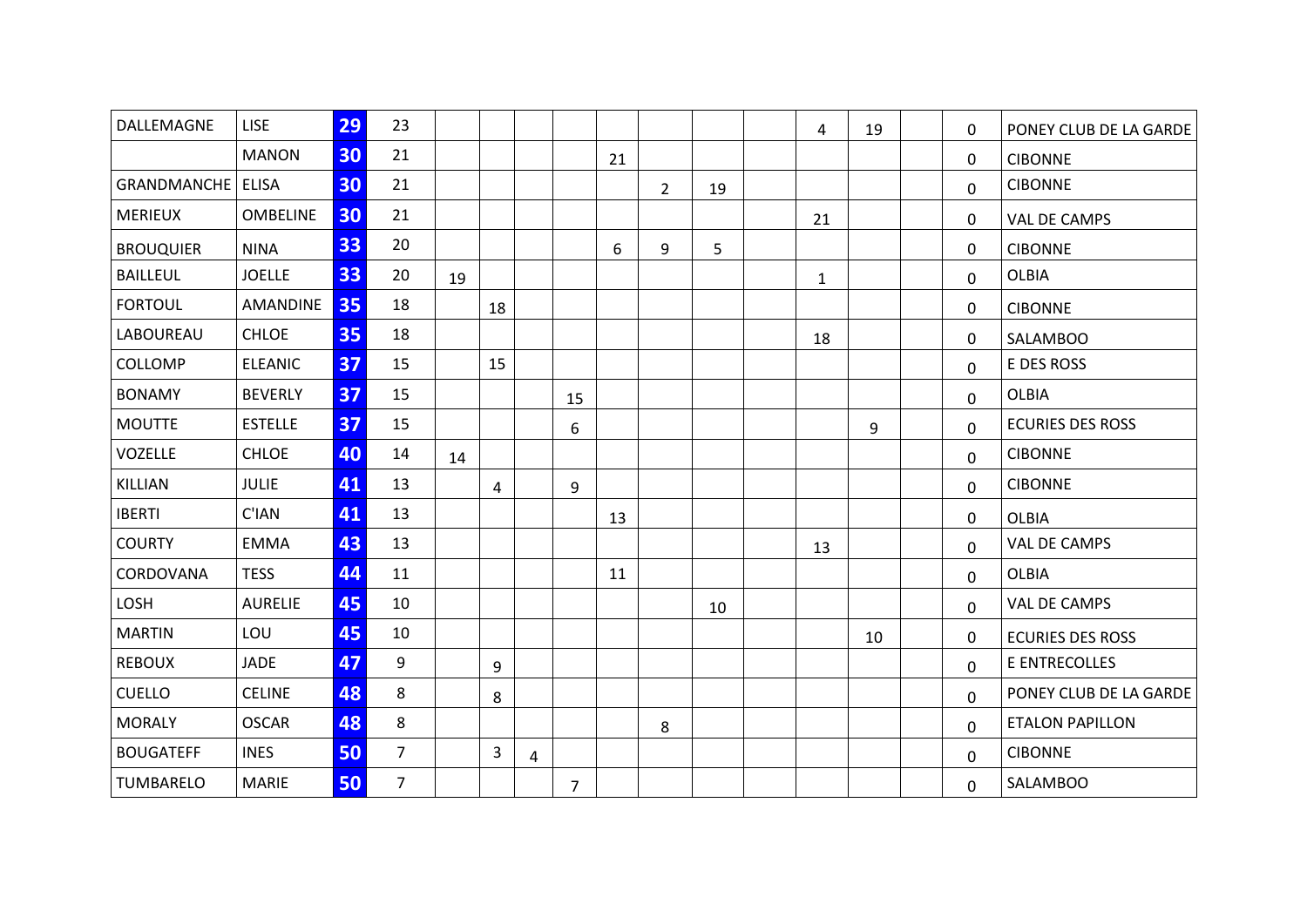| <b>VACCHINO</b> | LUNA                |    |  |  |  |  |  |  |  | OLBIA                   |
|-----------------|---------------------|----|--|--|--|--|--|--|--|-------------------------|
| <b>BOUTIER</b>  | AMANDINE 52         |    |  |  |  |  |  |  |  | <b>ECURIES DES ROSS</b> |
| <b>PLACAUD</b>  | JULIE               | 54 |  |  |  |  |  |  |  | LE BRUSC                |
| <b>DAUPHIN</b>  | <b>CASSANDRE</b> 54 |    |  |  |  |  |  |  |  | <b>ECURIES DES ROSS</b> |
| <b>DREMGEM</b>  | AMBRE               | ы  |  |  |  |  |  |  |  | <b>VAL DE CAMPS</b>     |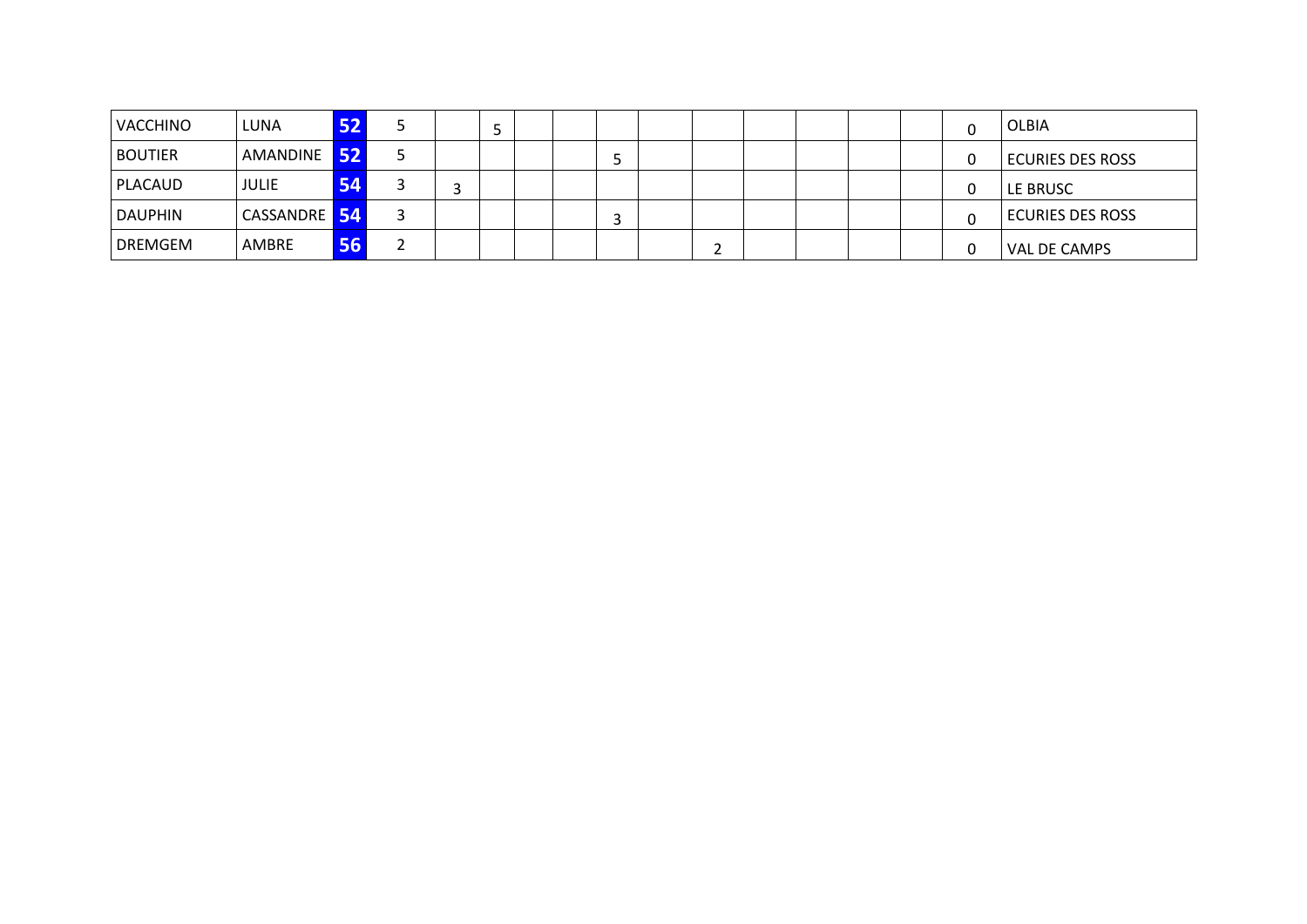## **CLASSEMENT EPREUVE 95 cm**

| <b>NOMS</b>    | <b>Prénom</b>   | <b>Clt</b>              | <b>POINTS</b> | 26-sept | <b>17-oct</b> | $12 -$<br>déc | $30-$<br>janv | $27 -$<br>févr | $20 -$<br>mars | 03-avr | 08-<br>mai | $05 -$<br>juin | $06 -$<br>juin | <b>COEFF</b> | <b>CLUB</b>         |
|----------------|-----------------|-------------------------|---------------|---------|---------------|---------------|---------------|----------------|----------------|--------|------------|----------------|----------------|--------------|---------------------|
| VOZELLE        | <b>CHLOE</b>    | $\mathbf{1}$            | 191           | 16      | 21            | 21            | 15            | 21             | 21             | 17     | 21         | 21             | 17             | $\Omega$     | <b>CIBONNE</b>      |
| PHILIATREAU    | <b>CLARA</b>    | $\overline{2}$          | 190           | 19      | 17            | 19            | 21            | 19             | 17             | 21     | 19         | 19             | 19             | $\mathbf{0}$ | <b>OLBIA</b>        |
| <b>FARUGIA</b> | CAROLINE        | $\overline{\mathbf{3}}$ | 128           | 15      | 16            | 14            |               |                | 18             | 14     | 15         | 18             | 18             | $\Omega$     | <b>CIBONNE</b>      |
| SIHLE WISSEL   | <b>HANNAH</b>   | 4                       | 122           | 14      |               |               | 13            | 17             | 19             | 16     | 14         | 13             | 16             | 0            | <b>OLBIA</b>        |
| <b>PAYET</b>   | <b>NOEMIE</b>   | 5 <sup>1</sup>          | 102           | 18      | 15            | 15            |               | 16             |                |        |            | 17             | 21             | 0            | <b>OLBIA</b>        |
| SPARAPAN       | <b>FANNY</b>    | $6 \overline{6}$        | 48            |         |               | 16            |               |                |                | 15     | 17         |                |                | $\mathbf{0}$ | <b>CIBONNE</b>      |
| KILLIAN        | <b>JULIE</b>    | $\overline{7}$          | 38            |         | 19            |               | 19            |                |                |        |            |                |                | $\mathbf{0}$ | <b>CIBONNE</b>      |
| LEDU           | <b>MARIE</b>    | 8                       | 36            |         | 18            | 18            |               |                |                |        |            |                |                | 0            | SALAMBOO            |
| <b>MAGNAN</b>  | <b>ALICE</b>    | 9                       | 35            |         |               | 17            |               |                |                |        | 18         |                |                | $\mathbf{0}$ | <b>CIBONNE</b>      |
| <b>MICHEL</b>  | <b>JULIE</b>    | 9                       | 35            |         |               |               |               |                |                | 19     |            | 16             |                | 0            | <b>VAL DE CAMPS</b> |
| <b>FORNIER</b> | <b>CELESTE</b>  | 11                      | 34            |         |               |               | 16            |                |                | 18     |            |                |                | 0            | E DES ROSS          |
| CORDOVANA      | <b>TESS</b>     | 12                      | 32            | 17      |               |               |               |                |                |        |            | 15             |                | 0            | <b>OLBIA</b>        |
| <b>LACROIX</b> | <b>TYPHAINE</b> | 13                      | 29            |         |               |               | 14            | 15             |                |        |            |                |                | $\mathbf{0}$ | E DES ROSS          |
| <b>DREMGEM</b> | AMBRE           | 14                      | 26            |         |               |               |               |                |                | 12     |            | 14             |                | 0            | VAL DE CAMPS        |
| SIKLI DALIBERI | SOPHIA          | 15                      | 21            | 21      |               |               |               |                |                |        |            |                |                | $\mathbf 0$  | <b>OLBIA</b>        |
| <b>MERLE</b>   | LOU ANN         | <b>16</b>               | 18            |         |               |               | 18            |                |                |        |            |                |                | $\mathbf{0}$ | E DES ROSS          |
| <b>LECOIS</b>  | <b>KARINE</b>   | 16                      | 18            |         |               |               |               | 18             |                |        |            |                |                | 0            | E DES ROSS          |
| COLLOMP        | <b>ELEANIC</b>  | 18                      | 17            |         |               |               | 17            |                |                |        |            |                |                | $\mathbf{0}$ | E DES ROSS          |
| MAILLARD       | <b>OCEANE</b>   | <b>19</b>               | 16            |         |               |               |               |                |                |        | 16         |                |                | $\mathbf 0$  |                     |
| LOSH           | AMELIE          | 20                      | 13            |         |               |               |               |                |                | 13     |            |                |                | $\mathbf{0}$ | VAL DE CAMPS        |